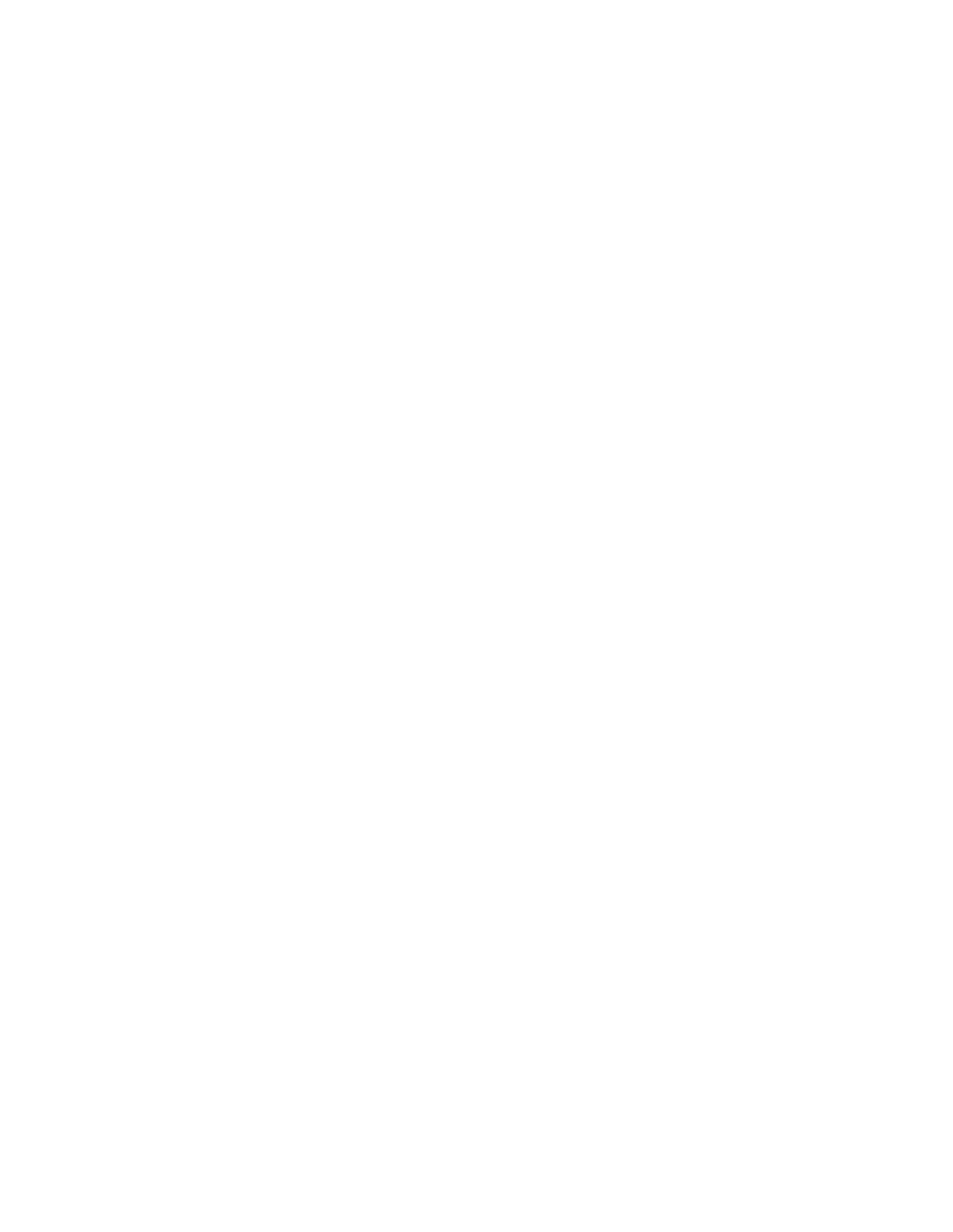#### **ACKNOWLEDGMENTS**

Axios International, Inc. appreciates the support of our many partners during the executing of this task order (AID-OAA-TO-00013). We thank USAID for providing guidance and resources throughout the life of the project to ensure quality deliverables were achieved. Thanks also to the USAID Global Health Supply Chain Program – Procurement and Supply Management (GHSC-PSM) team for their partnership during the assessment activities. Special thanks to both MOH Zambia and MOH Rwanda for their leadership during the national supply chain assessment activities. We also appreciate data collectors' efforts and respondents' insights throughout the national assessment activities.

#### **About Axios**

Axios International, Inc. is part of a global healthcare organization with over 20 years of experience in the delivery of sustainable and innovative access to care solutions in low- and middle-income countries, providing a broad range of services in the global health sector to help modernize and strengthen health systems and quality of care. For more information, visit [www.axiosint.com.](http://www.axiosint.com/)

#### **Recommended Citation**

Axios International, Inc. (2018). National Supply Chain Assessment Task Order – Final Report. Submitted to the United States Agency for International Development by Axios International, Inc., under USAID Contract Number: AID-OAA-TO-16-0013 - USAID | Global Health Supply Chain -- Technical Assistance National Supply Chain Assessment Task Order.

Axios International Inc. 1050 Connecticut Avenue, 5th Floor Washington, DC 20036 Phone: 202-772-2031 | Fax: 202-772-3101 Web: [www.axiosint.com](http://www.axiosint.com/) 

This report was contracted under USAID Contract Number: AID-OAA-TO-16-0013 - USAID | Global Health Supply Chain -- Technical Assistance National Supply Chain Assessment Task Order.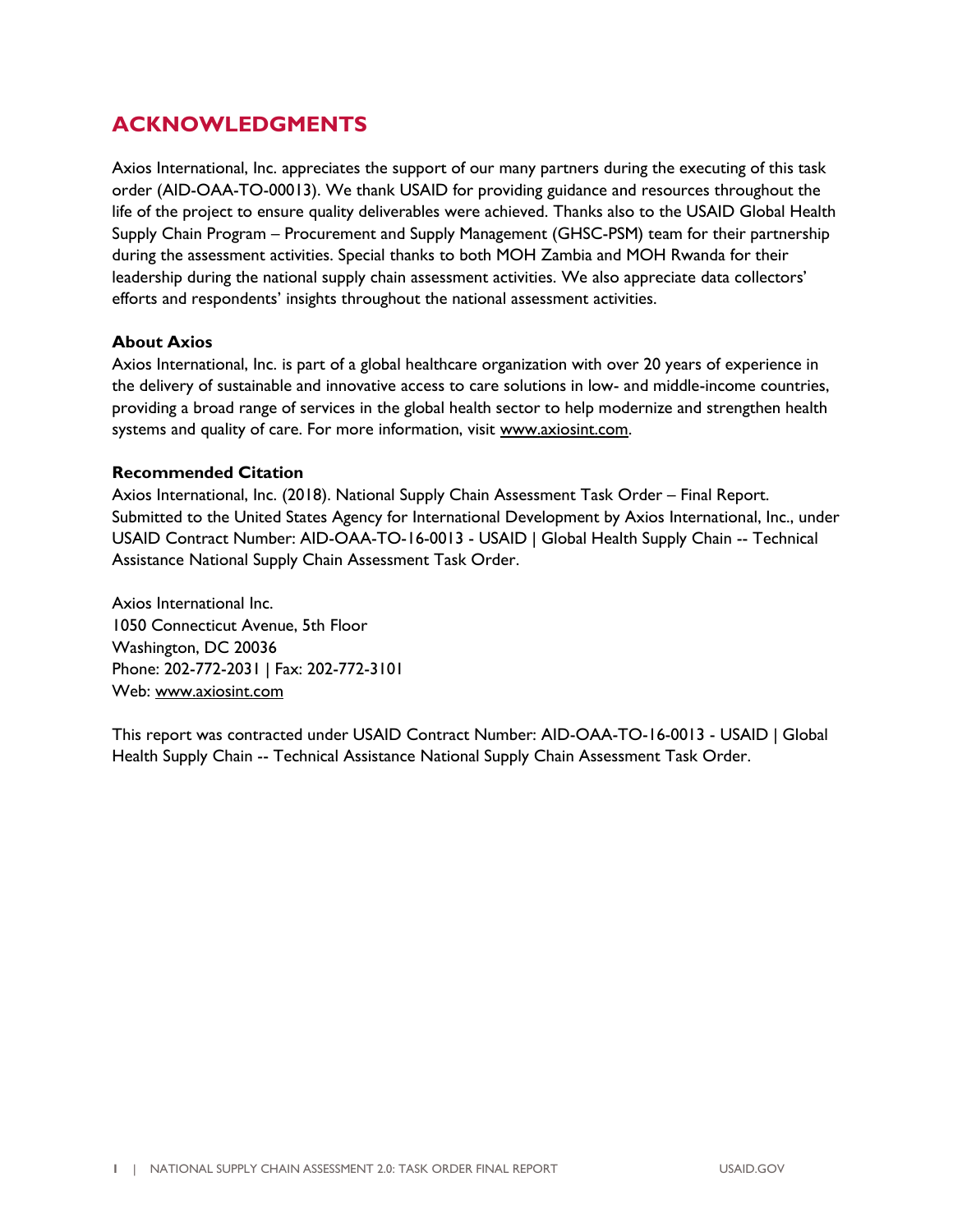# <span id="page-3-0"></span>**ACRONYMS AND ABBREVIATIONS**

| BI&A         | <b>Business Intelligence and Analytics</b>                     |
|--------------|----------------------------------------------------------------|
| <b>CMM</b>   | <b>Capability Maturity Model</b>                               |
| <b>DDL</b>   | Development Data Library                                       |
| <b>DEC</b>   | Development Experience Clearinghouse                           |
| <b>GHSC</b>  | Global Health Supply Chain                                     |
| GHSC-PSM     | Global Health Supply Chain – Procurement and Supply Management |
| <b>KPI</b>   | Key Performance Indicator                                      |
| <b>MOH</b>   | Ministry of Health                                             |
| <b>NSCA</b>  | National Supply Chain Assessment                               |
| <b>SCMS</b>  | Supply Chain Management System                                 |
| <b>SCTA</b>  | Supply Chain Technical Advisor                                 |
| <b>SME</b>   | <b>Subject Matter Expert</b>                                   |
| <b>TO</b>    | Task Order                                                     |
| <b>USAID</b> | United States Agency for International Development             |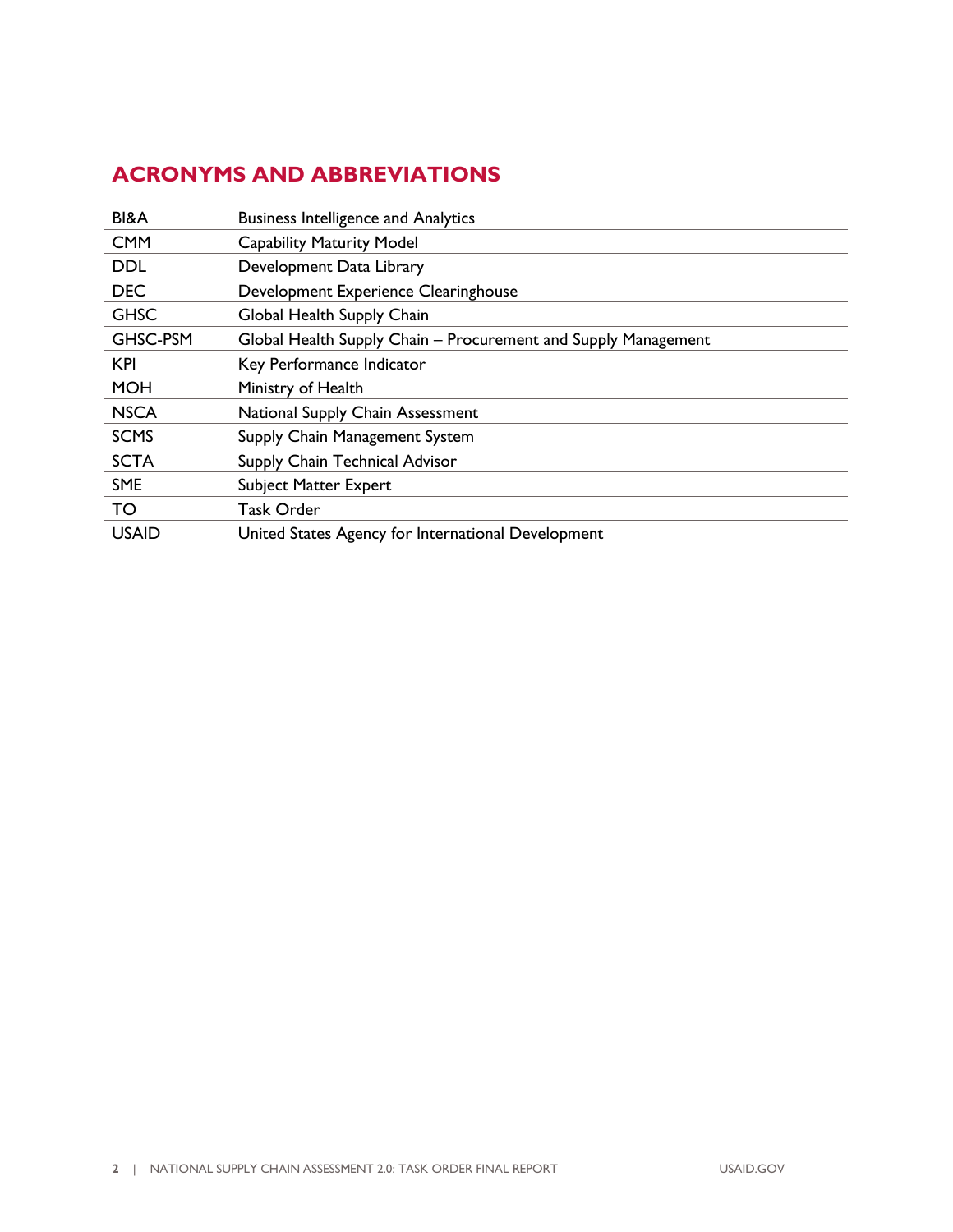#### **CONTENTS**

| <b>ACRONYMS AND ABBREVIATIONS</b><br>2                     |                              |
|------------------------------------------------------------|------------------------------|
| <b>CONTENTS</b>                                            | ERROR! BOOKMARK NOT DEFINED. |
| <b>EXECUTIVE SUMMARY</b>                                   | 4                            |
| <b>TASK ORDER CONTEXT</b>                                  | 5                            |
| <b>PROGRAM HIGHLIGHTS</b>                                  | 6                            |
| <b>ACHIEVEMENTS</b>                                        | 9                            |
| DATA ANALYSIS PLAN FOR THE CAPABILITY MATURITY MODEL       |                              |
| (CMM) SURVEY                                               | 13                           |
| <b>MAJOR ACTIVITIES</b>                                    | 15                           |
| <b>FUNDS OBLIGATED AND DISBURSED</b>                       | 17                           |
| <b>PROBLEMS ENCOUNTERED AND HOW THEY WERE RECTIFIED 18</b> |                              |
| <b>FUTURE CONSIDERATIONS</b>                               | 2 I                          |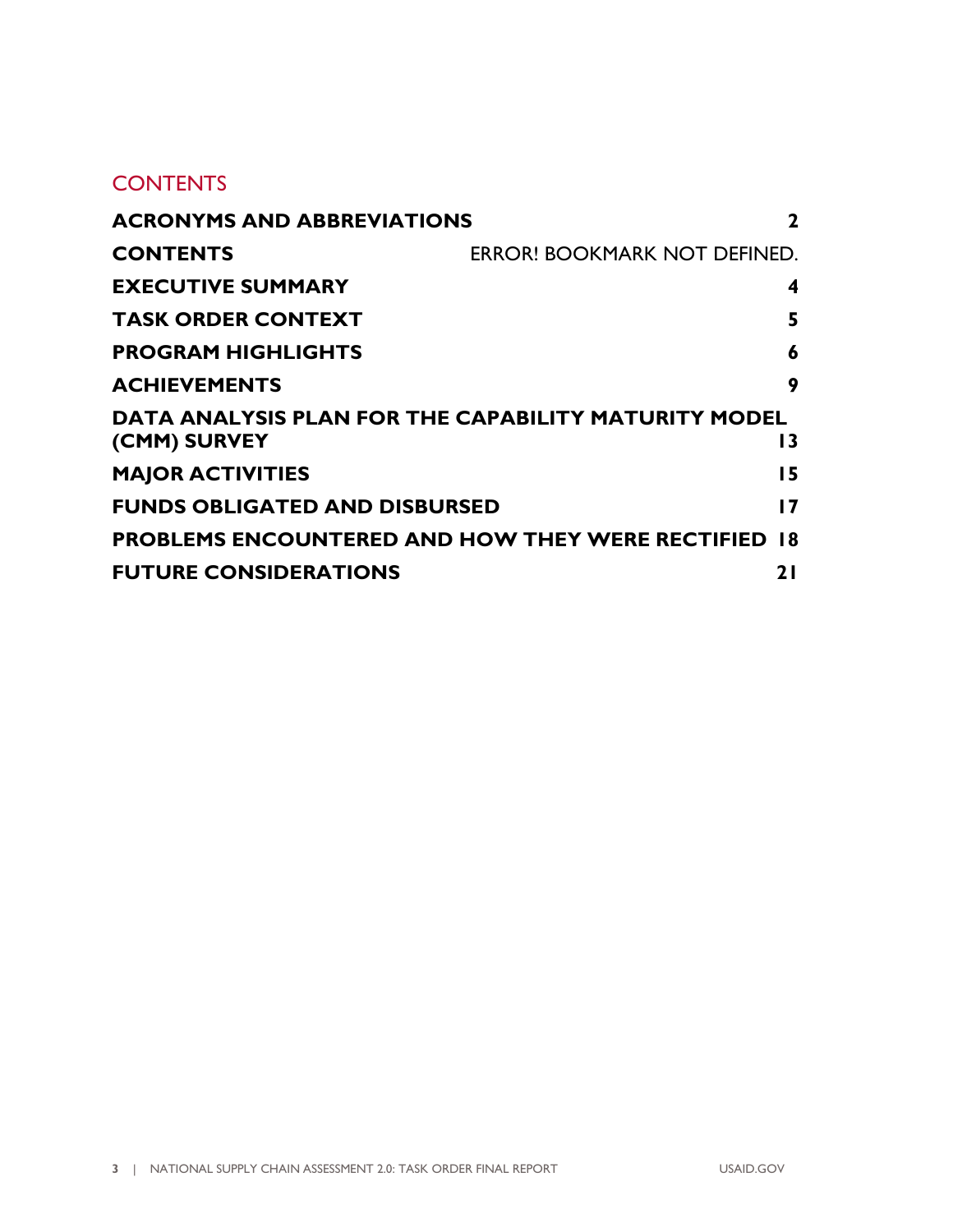#### <span id="page-5-0"></span>**EXECUTIVE SUMMARY**

In February 2015, Axios International, Inc. (Axios) received an IDIQ award under the USAID | Global Health Supply Chain Program Technical Assistance project. Subsequently, the National Supply Chain Assessment Task Order (Contract # AID-OAA-TO-00013) was awarded to Axios in July 2016. This task order focused on updating a national supply chain assessment tool appropriate for use in developing country contexts. This report provides a brief overview of the activities and deliverables completed as part of this task order (TO). It summarizes program highlights, achievements, major activities, funds obligated, implementation challenges and risk mitigation strategies employed over the life cycle of the TO (July 2016 – November 2018). Considerations for future iterations are also discussed.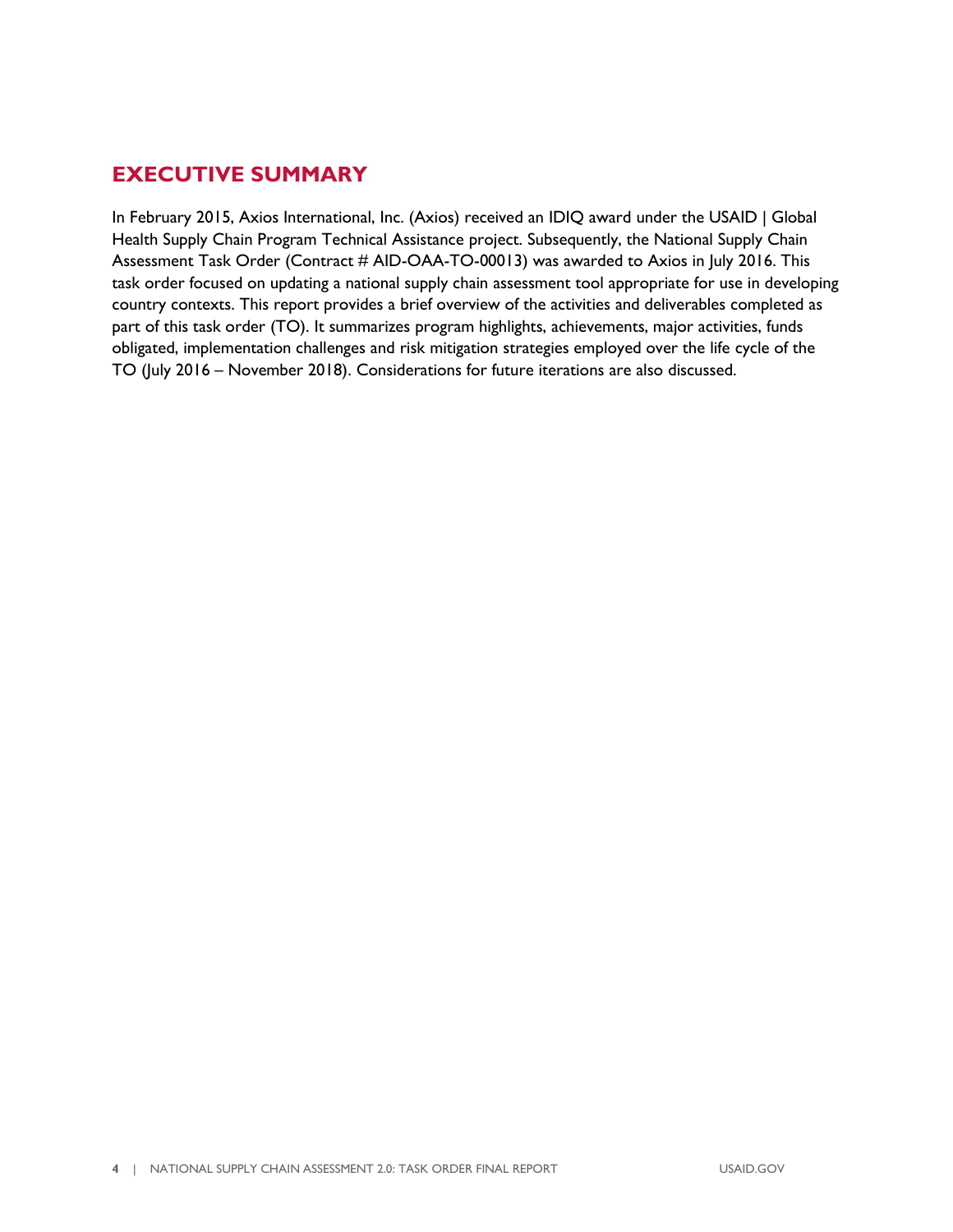### <span id="page-6-0"></span>**TASK ORDER CONTEXT**

A National Supply Chain Assessment (NSCA) tool was initially developed between 2010 and 2012 at the request of USAID by the PEPFAR-funded Supply Chain Management System (SCMS) project. USAID's objective was to establish a common basis by which to assess the performance of national public health supply chains for health commodities. The concept included developing a methodology that would produce a single score on a set performance scale that delivered the ability 1) for countries to selfassess the status, progress, and future needs within the public health supply chain, 2) to compare results across countries, and 3) to inform USAID investment decisions.

To develop the NSCA 1.0 tool, SCMS first conducted a literature review of Key Performance Indicators (KPIs) in use or recommended by international agencies, countries, and academia. Three issues emerged from this review:

- Though there was a wide range of KPIs, enough commonality existed to support the development of a core set of indicators (<20).
- Creating a meaningful single score outcome would be very difficult and could distract from other findings.
- KPIs alone provide an incomplete picture of a health supply chain. It is also necessary to understand the capabilities and potential capacity of the health supply chain.

After further review of the literature, and with the agreement of USAID, SCMS drew on the SCOR<sup>1</sup> model to create the NSCA Capability Maturity Module (CMM) as a complement to the KPI assessment.

This version of the NSCA, now referred to as NSCA 1.0, was piloted in three countries and subsequently deployed in a further 13 assessments over a three-year period.

This task order (AID-OAA-TO-00013) was developed to build on the achievements and lessons learned from NSCA 1.0 by developing an updated tool. This task order focused on updating the tool itself, preparing a number of support tools to guide and improve implementation efforts, creating templates to support dissemination, and piloting the new tool, NSCA 2.0, in two countries, Rwanda and Zambia. The result of this centrally funded effort was an updated and complete toolkit intended to guide the design, implementation, and dissemination of national supply chain assessments of public health supply chains in resource poor settings globally.

<sup>1</sup>The **Supply Chain Operations Reference (SCOR)**model is unique in that it links business processes, performance metrics, practices, and people skills into a unified structure. It is hierarchical in nature, interactive and interlinked. <http://www.apics.org/apics-for-business/frameworks/scor>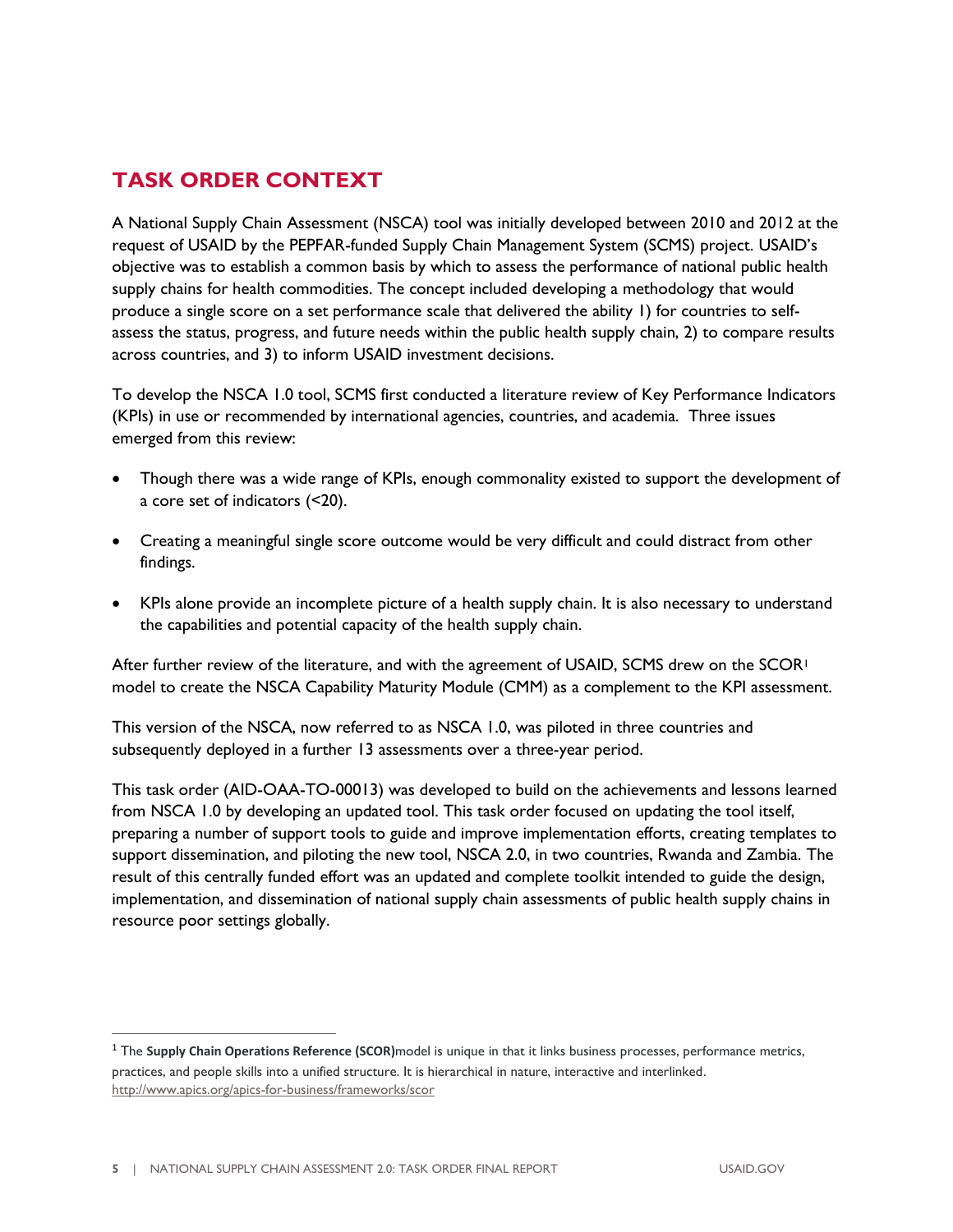#### <span id="page-7-0"></span>**PROGRAM HIGHLIGHTS**

This task order included a series of deliverables aimed at completing a few key categories of activity. These are briefly outlined below.

- 1) **Update the NSCA 2.0 tool:** The Axios team worked with stakeholders and USAID to update the composition of the NSCA 2.0 tool. These updates focused on item inclusion, response values, scoring rubrics for both capability maturity model (CMM) and key performance indicator (KPI) metrics. The products developed related to this key highlight include: Survey CTO code (can be loaded to tablets for data collection activities), codebooks, capability maturity model master questionnaire, and paper-based tools for data collection (CMM, KPI [Central], KPI [Non-Central]).
- 2) **Develop support materials to improve the implementation of the NSCA 2.0:** In addition to the tool update itself, a number of products were developed to support teams interested in implementing an NSCA 2.0 assessment. The products focused on planning and preparation for an NSCA 2.0, data collection and analysis activities, and reporting and dissemination support. The products developed for this item are grouped by sub-category in the brief list that follows:

Overview of the NSCA: Brief Overview: National Supply Chain Assessment, Training of Trainers (TOT) Training Package

Training and Supply Chain Mapping Resources for the NSCA Toolkit: National Supply Chain Assessment (NSCA): Supply Chain Mapping Workshop, National Supply Chain Assessment (NSCA): Data Collection Training, List of Support Resources for Data Collection Training, Glossary, How to Conduct KPI and Capability Interviews

Planning Tools for an NSCA: Implementation Guide, Data Use Policy for the National Supply Chain Assessment (NSCA), Instructions for Using the Sampling Template, Sampling Template

Data Collection Tools for an NSCA (CMM): CMM Master Questionnaire, Guidance on Updating the SurveyCTO Code for the Capability Maturity Model (CMM) Survey, CMM SurveyCTO Code, Capability Maturity Module Questionnaire for All Levels

Data Collection Tools for an NSCA (KPI-General): Key Performance Indicators

Data Collection Tools for an NSCA (KPI-Central): KPI SurveyCTO Code – Central, Guidance on Updating the SurveyCTO Code for the Key Performance Indicator (KPI) Data Collection Central Tool, KPI Data Collection Form for Data Collected at Central Levels Only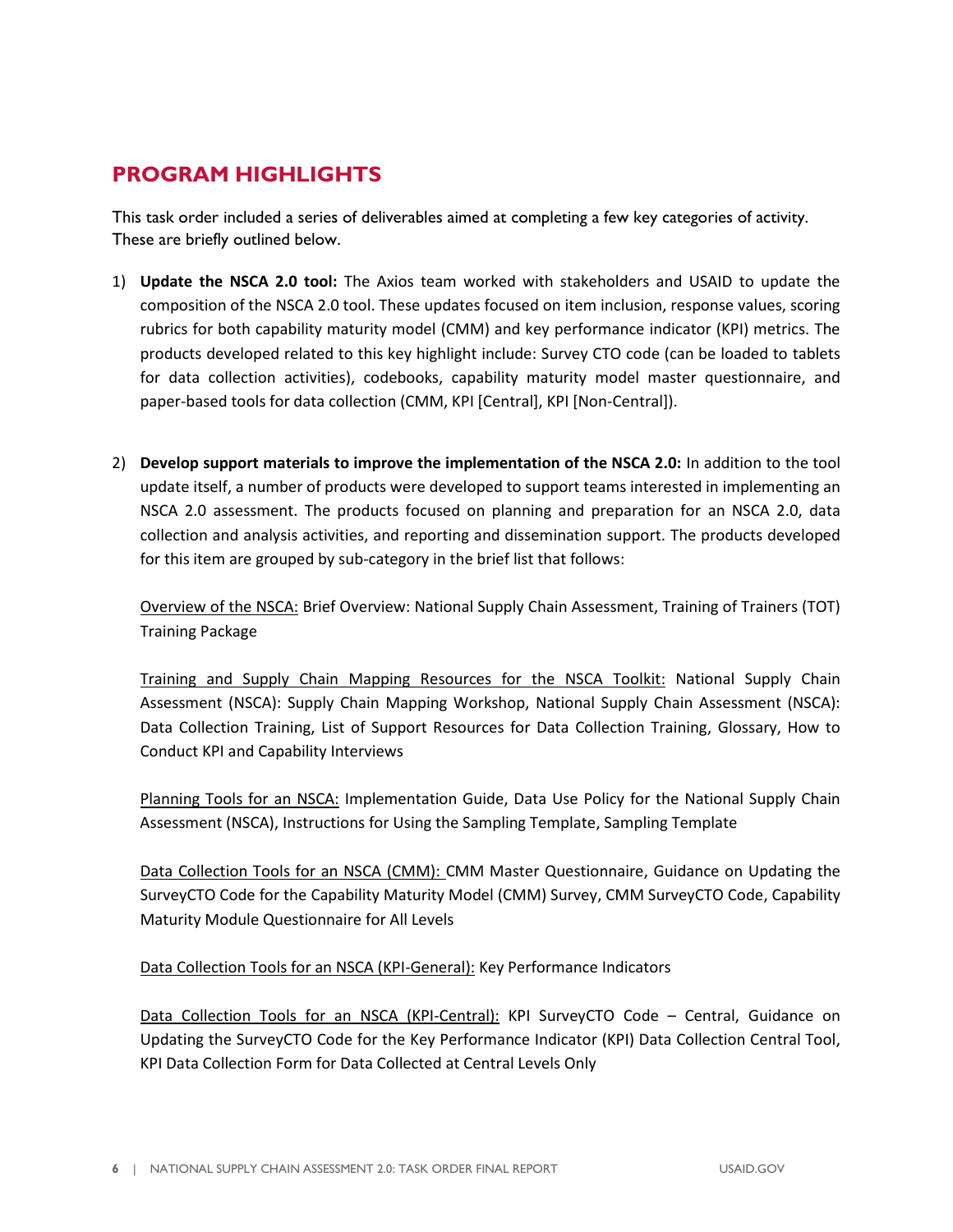Data Collection Tools for an NSCA (KPI-Non-Central): KPI SurveyCTO Code - Non-Central, Guidance on Updating the SurveyCTO Code for the Key Performance Indicator (KPI) Data Collection Non-Central Tool, KPI Data Collection Form for Data Collected at SDPs, Referral Hospitals, and Warehouses

Analysis Tools for an NSCA (CMM): Data Analysis Plan for the Capability Maturity Model (CMM) survey, Capability Maturity Model Survey Analysis Template, Instructions for using the CMM Survey Analysis Template for scoring capability maturity model results

Analysis Tools for an NSCA (KPI-General): Data Analysis Plan for Key Performance Indicators

Analysis Tools for an NSCA (KPI-Central): Central KPI Analysis Template, Instructions for Using the KPI Central Analysis Template for Calculating Key Performance Indicators, KPI Central Codebook

Analysis Tools for an NSCA (KPI-Non-Central): KPI Non-Central Analysis Template, Instructions for Using the KPI Non-Central Analysis Template for Calculating Key Performance Indicators, KPI Non-Central Codebook

Analysis Tools for an NSCA (KPI & CMM): KPI/CMM Mapping for Results Analysis

Dissemination Tools for NSCA: National Supply Chain Assessment Outbrief and Final Presentation Template, National Supply Chain Assessment Brief – Template, NSCA Brief Example – Healthland Supply Chain Brief, Final Report Template

- 3) **Pilot the NSCA 2.0 tool in an assessment in Rwanda:** One of the key activities under this task order included a national supply chain assessment in Rwanda. The results from this activity also served as pilot data for refining the NSCA 2.0 tool and supporting materials further. A final report and supporting annexes were completed for this activity. Once approved, the report and raw datasets were uploaded to the Development Experience Clearinghouse (DEC) or development data library (DDL), as appropriate.
- 4) **Pilot the NSCA 2.0 tool in an assessment in Zambia:** This task order also included a national supply chain assessment in Zambia. The results from this activity were also used as pilot data to continue refinement of the NSCA 2.0 tool and supporting materials. A final report and supporting annexes were completed for this activity. Once approved, the report and raw datasets were uploaded to the DEC or DDL, as appropriate.
- 5) **Initial Dissemination Activities:** Dissemination was a focus of this task order as well. Dissemination primarily focused on the development of a dissemination plan, partially implemented by Axios and partially planning potential USAID dissemination activities after the task order ended. Dissemination activities completed by Axios before the end of the Task Order included: completing a training in Washington, DC from April 9-12, 2018 (65 participants), preparing a train the trainer package of materials for ongoing use to increase awareness and uptake of the NSCA 2.0 toolkit, and developing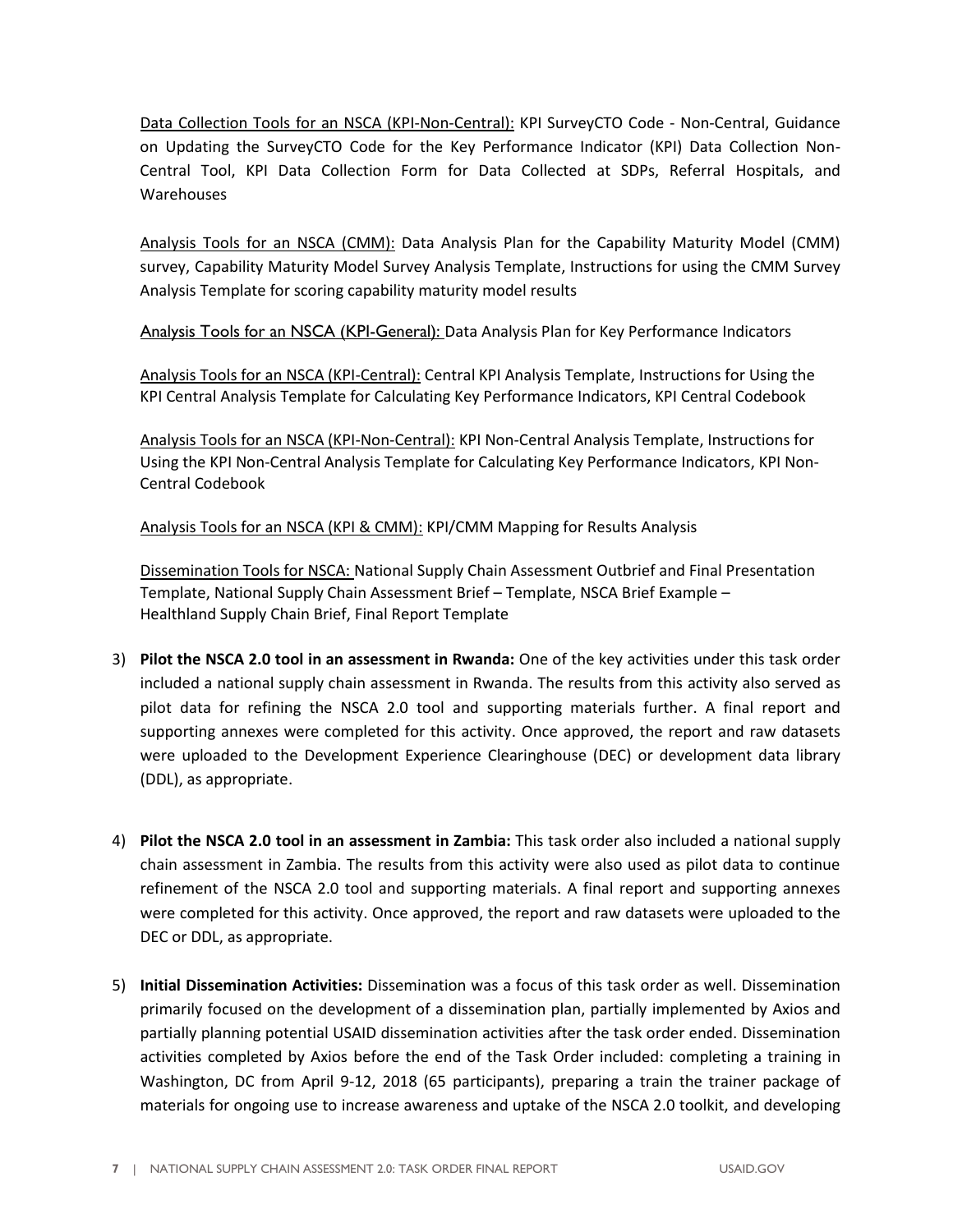a presentation template to support both initial outbrief presentations and more comprehensive final presentations. Axios also prepared a frequently-asked-questions document for inclusion on the NSCA 2.0 website that GHSC-PSM will develop.

6) **Task Order Reports:** Lastly, annual and final task order related reports were uploaded to the DEC.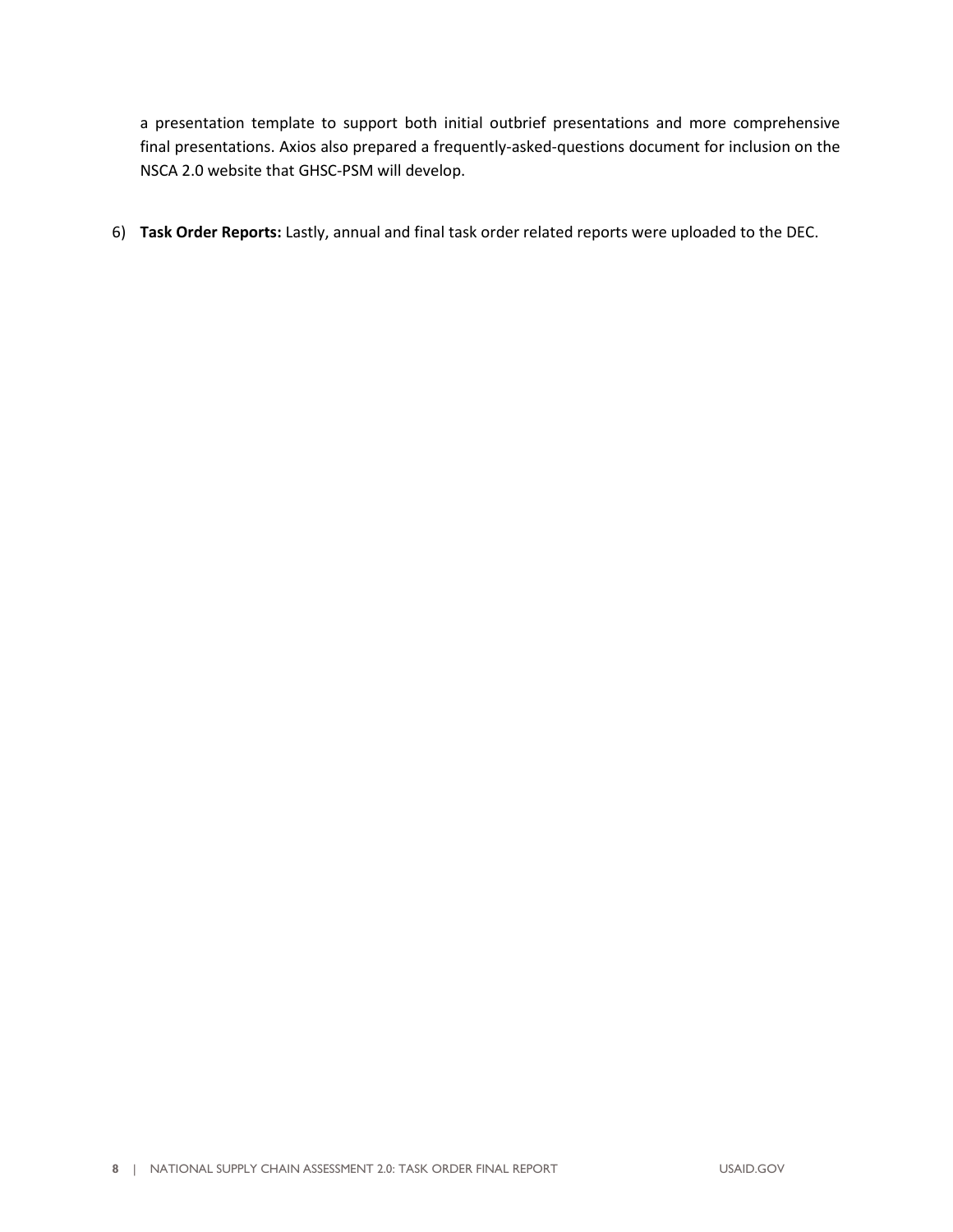## <span id="page-10-0"></span>**ACHIEVEMENTS**

Over the course of the Task Order, the NSCA was improved in a number of ways. The NSCA 1.0 was an internally available resource used to guide the completion of national supply chain assessments. The NSCA 2.0 is a publicly available, updated tool. The NSCA 2.0 is different from the NSCA 1.0 in the following key ways: Introduction of binary responses for more objective and quantitative scoring of capability maturity, addition of 4 new modules to the CMM with greater focus on cross-cutting and systems components, greater user-friendliness for data collectors, automated analysis of results, and a clear sampling approach. A more detailed description of the differences between NSCA 1.0 and NSCA 2.0 can be found in the implementation guide, located on the NSCA toolkit webpage. To achieve this outcome, a number of deliverables were achieved. These deliverables fall into the following categories:

- Administrative Related • Reports
- NSCA 2.0 Toolkit

• Dissemination Activities

• NSCA Pilot Activities

Tables 1 – 5 below outline the deliverables assigned/achieved within each category over the course of the task order. The first table, administrative related deliverables focuses on

| <b>TABLE I. ADMINISTRATIVE RELATED DELIVERABLES</b> |                                        |                          |
|-----------------------------------------------------|----------------------------------------|--------------------------|
| #                                                   | <b>DELIVERABLE DESCRIPTION</b>         | <b>DATE ACHIEVED</b>     |
|                                                     | Task Order Performance Monitoring Plan | October 2016             |
|                                                     | Monthly Financial Reports              | <b>Submitted Monthly</b> |
| 4                                                   | Branding and Marking Plan              | September 2016           |

| TABLE 2. NSCA 2.0 TOOLKIT DELIVERABLES |                                |                      |
|----------------------------------------|--------------------------------|----------------------|
| #                                      | <b>DELIVERABLE DESCRIPTION</b> | <b>DATE ACHIEVED</b> |
|                                        | Stakeholder Workshops          | September 2016       |
|                                        |                                | February 2017        |
| 2                                      | Stakeholder Workshop Report    | October 2016         |
|                                        |                                | March 2017           |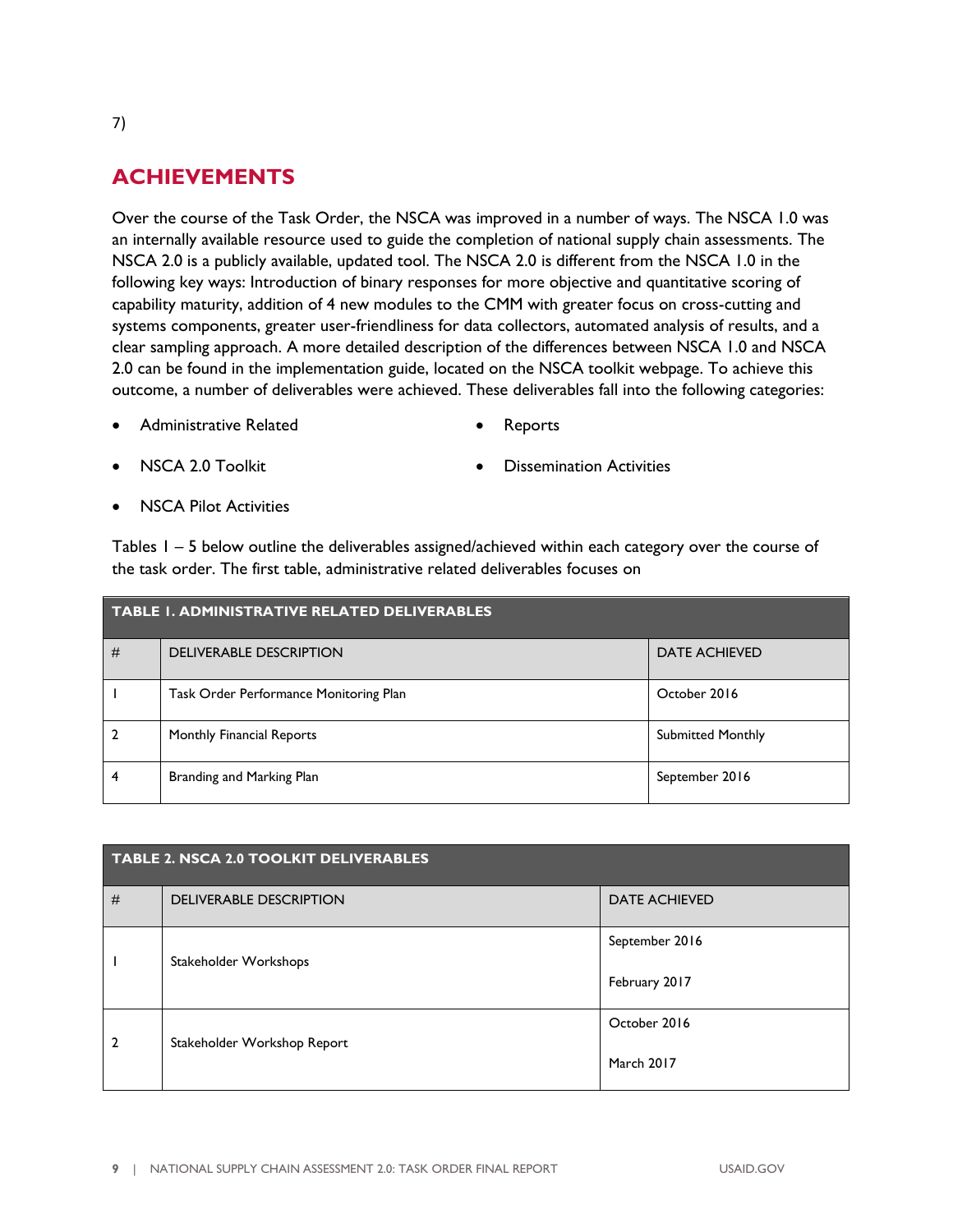| <b>TABLE 2. NSCA 2.0 TOOLKIT DELIVERABLES</b> |                                                                                                          |                      |
|-----------------------------------------------|----------------------------------------------------------------------------------------------------------|----------------------|
| #                                             | <b>DELIVERABLE DESCRIPTION</b>                                                                           | <b>DATE ACHIEVED</b> |
| 3                                             | Updated Theoretical Framework Report                                                                     | January 2017         |
| 4                                             | <b>Updated Methodology Report</b>                                                                        | February 2017        |
|                                               | Report on Proposed Updates to Data Collection Instruments, Analytic<br>Tools, and/or Reporting Templates | February 2017        |
| 6                                             | Finalize Initial Documentation List of Required Elements                                                 | <b>July 2017</b>     |
| 7                                             | Revised NSCA 2.0 Package*                                                                                | November 2018        |
| 8                                             | Initial Documentation Package*                                                                           | October 2018         |

\*Items included in the NSCA 2.0 package and the initial documentation package are noted in Table 6 below.

| <b>TABLE 3. NSCA PILOT ACTIVITIES</b> |                                                                |                                               |
|---------------------------------------|----------------------------------------------------------------|-----------------------------------------------|
| #                                     | <b>DELIVERABLE DESCRIPTION</b>                                 | <b>DATE ACHIEVED</b>                          |
|                                       | NSCA 1.0: Jamaica Pilot Activity*                              | August 2016                                   |
| $\overline{2}$                        | NSCA 2.0: Rwanda Pilot Activity Final Report and Annexes       | May 2018                                      |
| 3                                     | NSCA 2.0: Zambia Pilot Activity Final Report and Annexes       | July 2018 (Report)<br>November 2018 (Annexes) |
| $\overline{\mathbf{4}}$               | NSCA 2.0: Submit Rwanda Pilot Final Report to the DEC          | <b>July 2018</b>                              |
| 5                                     | NSCA 2.0: Submit Zambia Pilot Final Report to the DEC          | <b>July 2018</b>                              |
| 6                                     | NSCA 2.0: Submit Rwanda Pilot Dataset to the DDL <sup>**</sup> | September 2018                                |
| 7                                     | NSCA 2.0: Submit Zambia Pilot Dataset to the DDL <sup>**</sup> | September 2018                                |
| 8                                     | NSCA 2.0: Pilot Lessons Learned Report                         | August 2017                                   |

\*The Jamaica assessment acted as both an additional pilot of NSCA 1.0 and as a hands-on training for the project to become familiar with the NSCA

\*\* The task order indicates that the datasets will be uploaded to BI&A; the client subsequently requested to instead upload the datasets to the DDL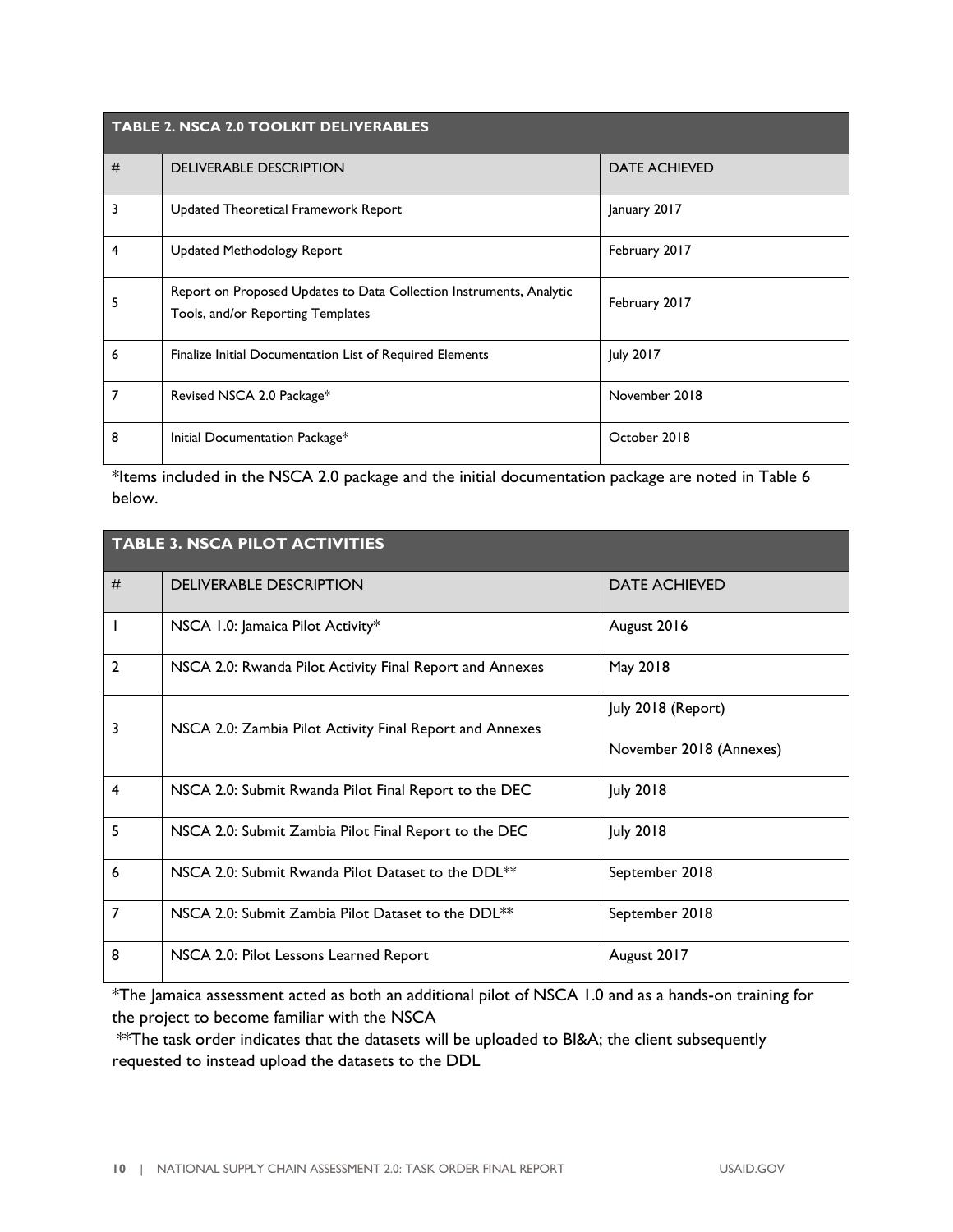| <b>TABLE 4. TASK ORDER REPORTING DELIVERABLES</b> |                                      |                      |
|---------------------------------------------------|--------------------------------------|----------------------|
| #                                                 | <b>DELIVERABLE DESCRIPTION</b>       | <b>DATE ACHIEVED</b> |
|                                                   | Annual Report (Year 1)               | Not Completed        |
| $\mathfrak{p}$                                    | Annual Report (Year 2)               | December 2018        |
| 3                                                 | Final Report                         | December 2018        |
| 4                                                 | Upload Annual Report to DEC (Year 1) | Not Completed        |
| 5                                                 | Upload Annual Report to DEC (Year 2) | December 2018        |
| 6                                                 | Upload Final Report to DEC           | December 2018        |

#### **TABLE 5. DISSEMINATION DELIVERABLES**

| # | <b>DELIVERABLE DESCRIPTION</b>          | <b>DATE ACHIEVED</b> |
|---|-----------------------------------------|----------------------|
|   | Develop Dissemination and Training Plan | June 2018            |
| 2 | NSCA 2.0 Training Session(s)            | April 2018           |
| 3 | <b>NSCA Training Report</b>             | <b>July 2018</b>     |
| 4 | <b>Training Package</b>                 | November 2018        |
| 5 | FAQ Page Content for NSCA Website       | November 2018        |
| 6 | Implement Dissemination Plan*           | April 2018 - Future  |

\*The dissemination plan outlined both near and long-term dissemination activities. The date achieved for item aligns with all elements of dissemination assigned to Axios within the plan were completed.

| <b>TABLE 6. INITIAL DOCUMENTATION/NSCA 2.0 PACKAGE COMPONENTS</b> |                                                  |                      |
|-------------------------------------------------------------------|--------------------------------------------------|----------------------|
| #                                                                 | <b>DELIVERABLE DESCRIPTION</b>                   | <b>DATE ACHIEVED</b> |
|                                                                   | Overview of NSCA                                 |                      |
|                                                                   | Brief Overview: National Supply Chain Assessment | September 2018       |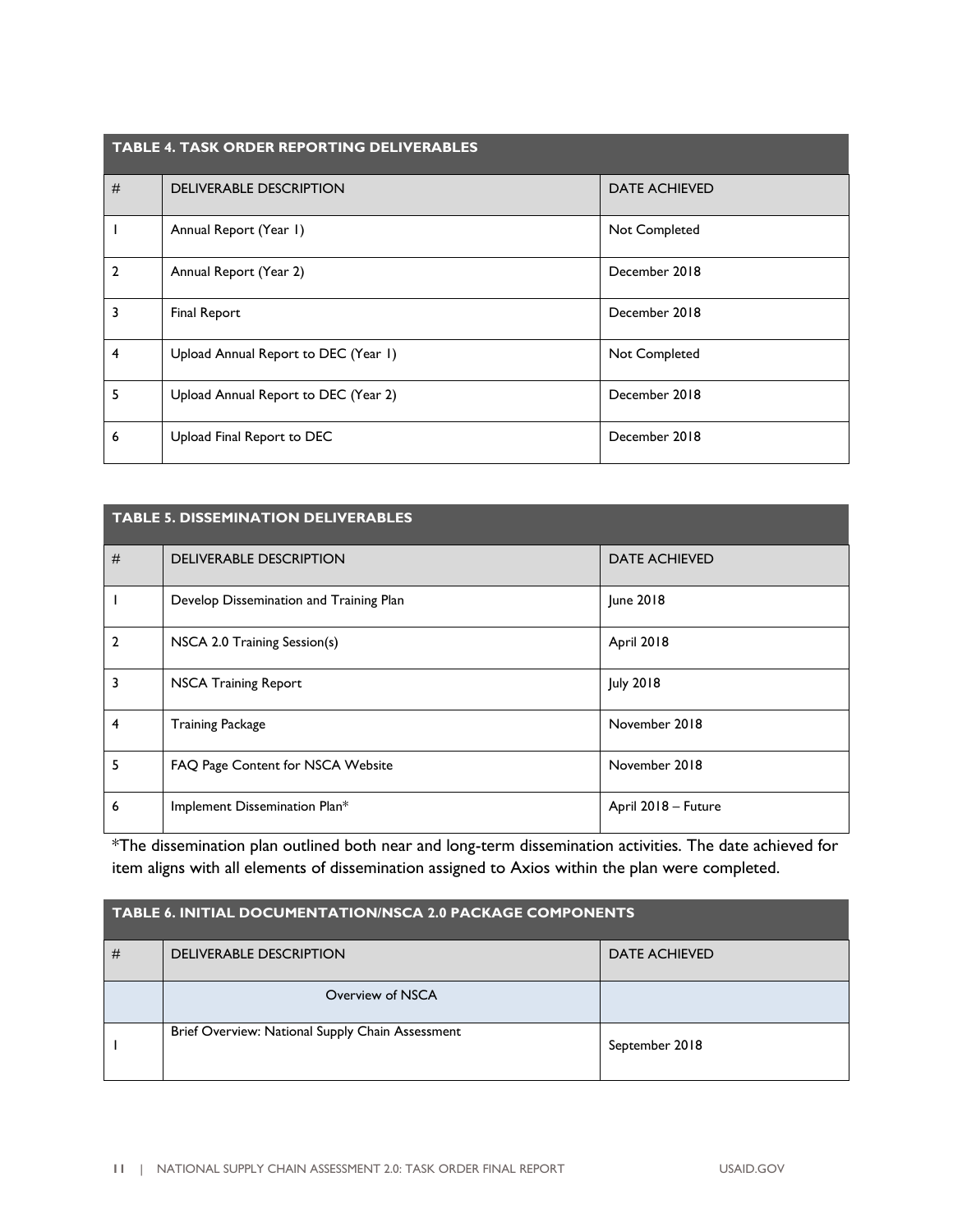| TABLE 6. INITIAL DOCUMENTATION/NSCA 2.0 PACKAGE COMPONENTS |                                                                                           |                      |
|------------------------------------------------------------|-------------------------------------------------------------------------------------------|----------------------|
| #                                                          | <b>DELIVERABLE DESCRIPTION</b>                                                            | <b>DATE ACHIEVED</b> |
| $\overline{2}$                                             | Training of Trainers (TOT) Training Package                                               | November 2018        |
|                                                            | Training and Supply Chain Mapping Resources for the NSCA Toolkit                          |                      |
| 3                                                          | National Supply Chain Assessment (NSCA): Supply Chain Mapping<br>Workshop                 | June 2018            |
| 4                                                          | National Supply Chain Assessment (NSCA): Data Collection Training                         | <b>July 2018</b>     |
| 5                                                          | List of Support Resources for Data Collection Training                                    | November 2018        |
| 6                                                          | Glossary                                                                                  | August 2018          |
| 7                                                          | How to Conduct KPI and Capability Interviews                                              | October 2018         |
|                                                            | Planning Tools for an NSCA                                                                |                      |
| 8                                                          | <b>Implementation Guide</b>                                                               | November 2018        |
| 9                                                          | Data Use Policy for the National Supply Chain Assessment (NSCA)                           | June 2018            |
| 10                                                         | Instructions for Using the Sampling Template                                              | June 2018            |
| $\mathbf{H}$                                               | Sampling Template                                                                         | June 2018            |
|                                                            | Data Collection Tools for an NSCA (CMM)                                                   |                      |
| 12                                                         | <b>CMM Master Questionnaire</b>                                                           | June 2018            |
| 13                                                         | Guidance on Updating the SurveyCTO Code for the Capability Maturity<br>Model (CMM) Survey | September 2018       |
| 4                                                          | CMM SurveyCTO Code                                                                        | June 2018            |
| 15                                                         | Capability Maturity Module Questionnaire for All Levels                                   | June 2018            |
|                                                            | Data Collection Tools (KPI-General)                                                       |                      |
| 16                                                         | Key Performance Indicators                                                                | August 2018          |
|                                                            | Data Collection Tools (KPI-Central)                                                       |                      |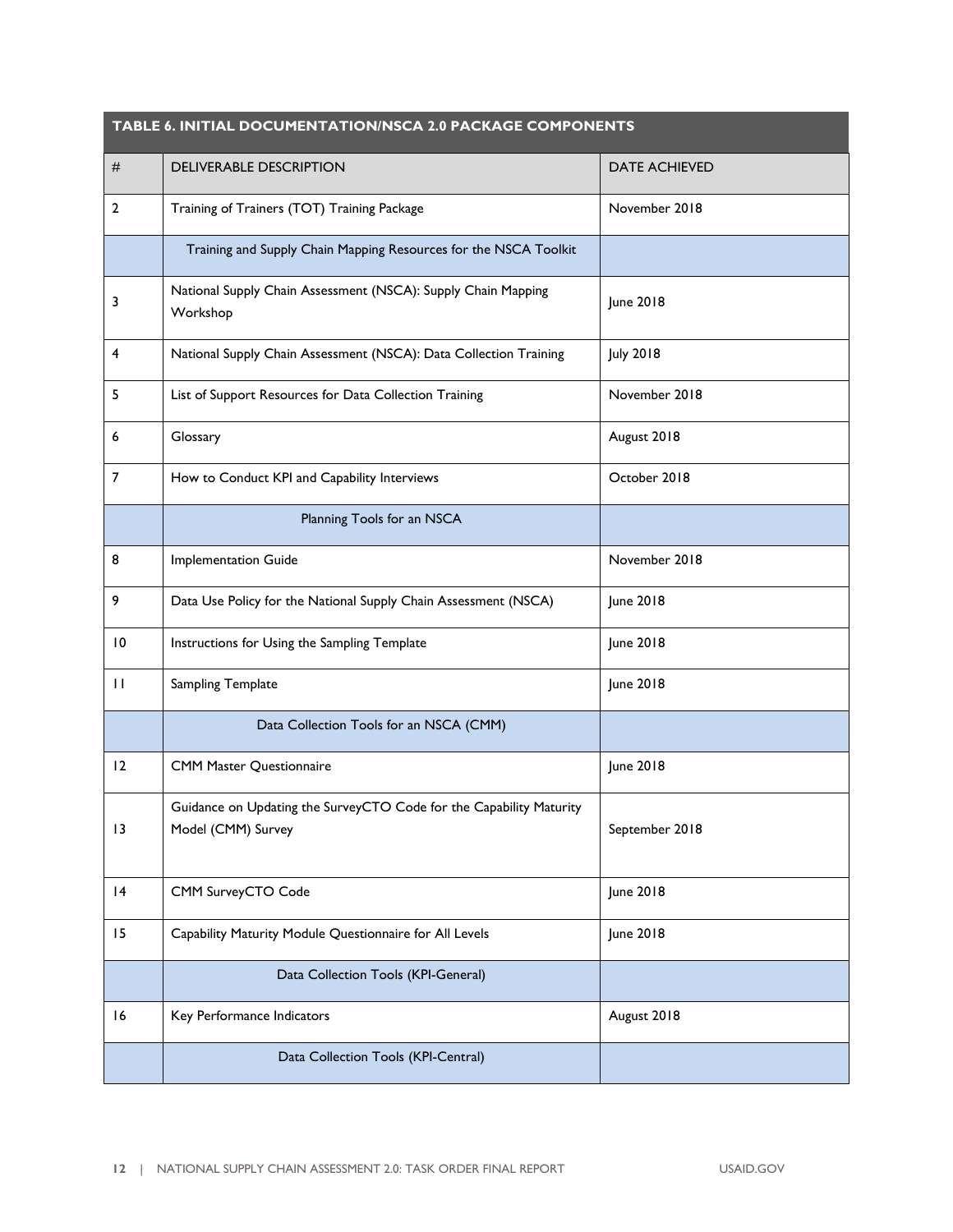<span id="page-14-0"></span>

| TABLE 6. INITIAL DOCUMENTATION/NSCA 2.0 PACKAGE COMPONENTS |                                                                                                                     |                      |
|------------------------------------------------------------|---------------------------------------------------------------------------------------------------------------------|----------------------|
| #                                                          | <b>DELIVERABLE DESCRIPTION</b>                                                                                      | <b>DATE ACHIEVED</b> |
| 17                                                         | KPI SurveyCTO Code - Central                                                                                        | September 2018       |
| 8                                                          | Guidance on Updating the SurveyCTO Code for the Key Performance<br>Indicator (KPI) Data Collection Central Tool     | September 2018       |
| 19                                                         | KPI Data Collection Form for Data Collected at Central Levels Only                                                  | October 2018         |
|                                                            | Data Collection Tools (KPI-Non-Central)                                                                             |                      |
| 20                                                         | KPI SurveyCTO Code - Non-Central                                                                                    | November 2018        |
| 21                                                         | Guidance on Updating the SurveyCTO Code for the Key Performance<br>Indicator (KPI) Data Collection Non-Central Tool | September 2018       |
| 22                                                         | KPI Data Collection Form for Data Collected at SDPs, Referral Hospitals,<br>and Warehouses                          | November 2018        |
|                                                            | Analysis Tools for NSCA (CMM)                                                                                       |                      |
| 23                                                         | Data Analysis Plan for the Capability Maturity Model (CMM) Survey                                                   | October 2018         |
| 24                                                         | Capability Maturity Model Survey Analysis Template                                                                  | September 2018       |
| 25                                                         | Instructions for using the CMM Survey Analysis Template for scoring<br>capability maturity model results            | September 2018       |
| 26                                                         | <b>CMM Codebook</b>                                                                                                 | September 2018       |
|                                                            | Analysis Tools for NSCA (KPI-General)                                                                               |                      |
| 27                                                         | Data Analysis Plan for Key Performance Indicators                                                                   | November 2018        |
|                                                            | Analysis Tools for NSCA (KPI-Central)                                                                               |                      |
| 28                                                         | Central KPI Analysis Template                                                                                       | October 2018         |
| 29                                                         | Instructions for Using the KPI Central Analysis Template for Calculating<br>Key Performance Indicators              | October 2018         |
| 30                                                         | <b>KPI Central Codebook</b>                                                                                         | October 2018         |
|                                                            | Analysis Tools for NSCA (KPI-Non-Central)                                                                           |                      |
| 31                                                         | KPI Non-Central Analysis Template                                                                                   | November 2018        |
| 32                                                         | Instructions for Using the KPI Non-Central Analysis Template for<br>Calculating Key Performance Indicators          | November 2018        |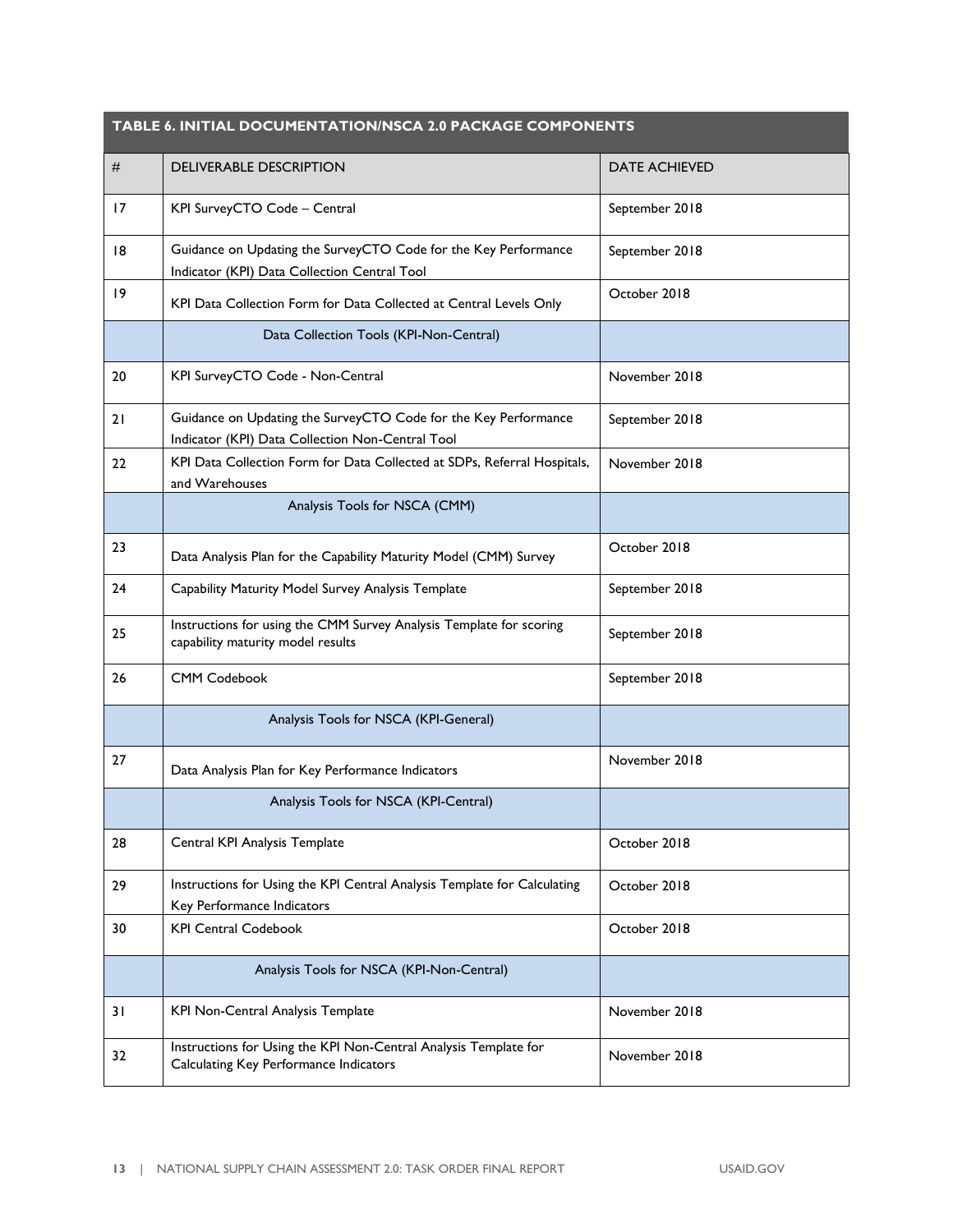| <b>TABLE 6. INITIAL DOCUMENTATION/NSCA 2.0 PACKAGE COMPONENTS</b> |                                                                              |                      |
|-------------------------------------------------------------------|------------------------------------------------------------------------------|----------------------|
| #                                                                 | <b>DELIVERABLE DESCRIPTION</b>                                               | <b>DATE ACHIEVED</b> |
| 33                                                                | <b>KPI Non-Central Codebook</b>                                              | November 2018        |
|                                                                   | Analysis Tools for NSCA (KPI & CMM)                                          |                      |
| 34                                                                | <b>KPI/CMM Mapping for Results Analysis</b>                                  | October 2018         |
|                                                                   | Dissemination Tools for NSCA                                                 |                      |
| 35                                                                | National Supply Chain Assessment Outbrief and Final Presentation<br>Template | June 2018            |
| 36                                                                | National Supply Chain Assessment Brief - Template                            | April 2018           |
| 37                                                                | NSCA Brief Example -<br>Healthland Supply Chain Brief                        | April 2018           |
| 38                                                                | Final Report Template                                                        | April 2018           |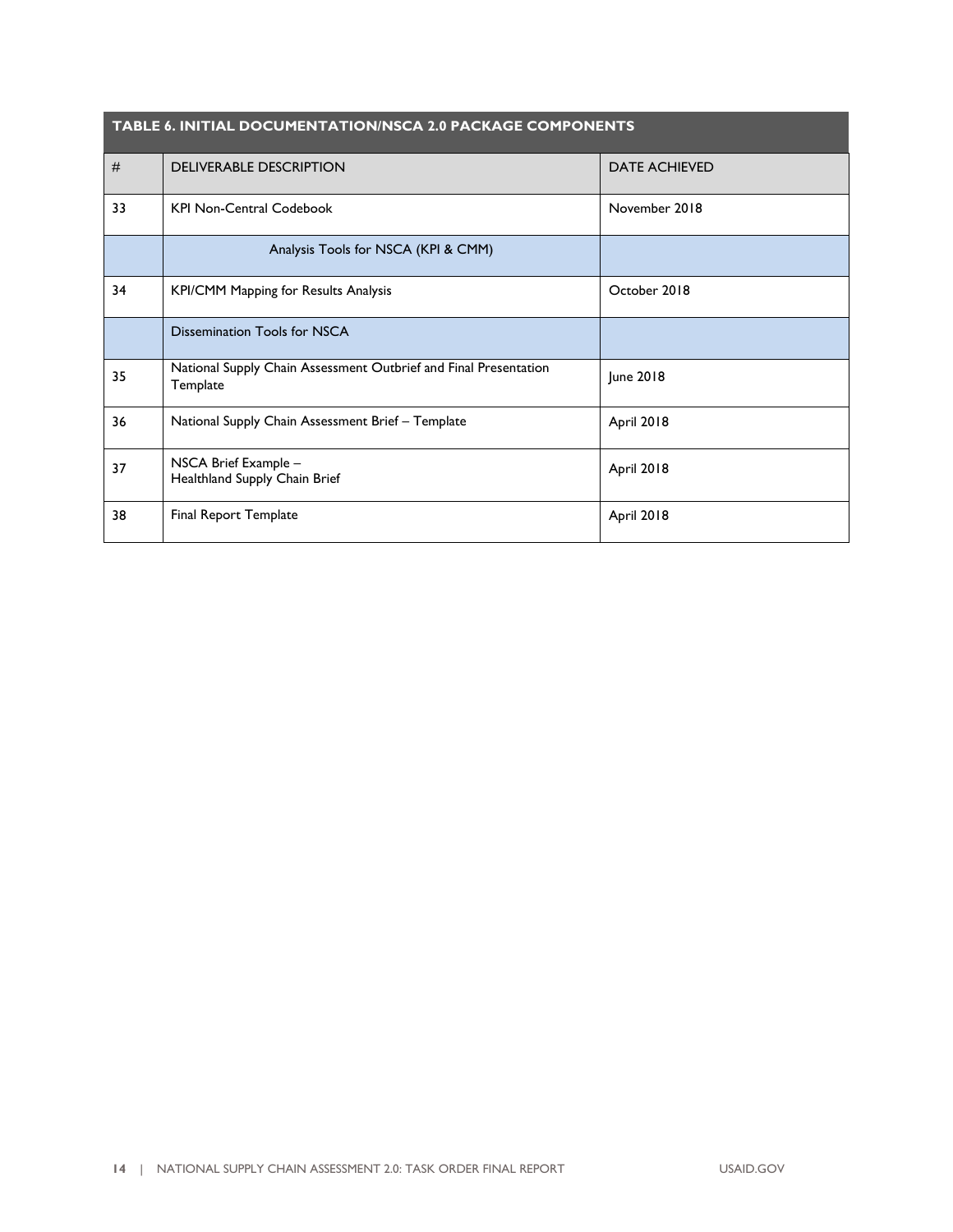## <span id="page-16-0"></span>**MAJOR ACTIVITIES**

In this section, key activities or events in the Task Order timeline are described in Table 7. During 2016, the project completed early briefings with SCMS and USAID, planned and executed a supply chain assessment in Jamaica, and prepared for the Rwanda assessment; the Rwanda assessment also served as a pilot for the NSCA 2.0. The key outcomes from the early briefings with SCMS and USAID included sharing a thorough review of NSCA 1.0, gaining an understanding of the tool's potential, and outlining desired improvements for the tool. The purpose of the Jamaica assessment was to support the MOH and stakeholders in Jamaica to obtain a better understanding of the current state of the ARV and condom supply chains. The goal was to ultimately prioritize critical areas for strengthening the Jamaica supply chain. This assessment was implemented jointly with SCMS, and therefore also served as a transition and hand-off of the NSCA tool to the project. After the hand-off, the project worked with stakeholders to update the NSCA 1.0 to NSCA 2.0 tool.

As the project took the lead on updating the NSCA 2.0 tool and supporting documentation, a key priority was to seek stakeholder inputs to the design of NSCA 2.0. Towards that end, the project held two 2-day stakeholder workshops for this purpose in September 2016 and February 2017.

In 2017, the updates to the NSCA tool were completed and the tool was subsequently piloted and refined in 2017. Assessments, which also served as pilots for NSCA 2.0, were completed in both Rwanda and Zambia. For the Rwanda assessment, the Axios team was comprised of Zachary Gwa, Ben Johns, Andrew Ssemugenyi, Stephen Kadde, and Henrietta Bosa; USAID and PSM personnel also supported the effort. For the Zambia assessment, the Axios team was comprised of Zachary Gwa, Ben Johns, Andrew Ssemugenyi, Stephen Kadde and Timothy Kasule. Again, USAID and PSM personnel also supported the effort. After the pilot activity completed, reports were completed and the NSCA 2.0 tool was further refined.

In 2018, refinement of the NSCA 2.0 toolkit components continued. Additionally, dissemination activities commenced, including a 4-day training with 65 participants in Washington, DC. All remaining deliverables under the task order were completed and cleared. The Task Order came to a close at the end of calendar year 2018.

| TABLE 7. SUMMARY OF MAJOR ACTIVITIES FOR TASK ORDER AID OAA TO 00013 |                                             |                    |                |      |      |                |                |                |   |                |    |    |
|----------------------------------------------------------------------|---------------------------------------------|--------------------|----------------|------|------|----------------|----------------|----------------|---|----------------|----|----|
|                                                                      |                                             |                    |                | 2016 | 2017 |                |                | 2018           |   |                |    |    |
|                                                                      |                                             |                    | O <sub>3</sub> | O4   | O    | Q <sub>2</sub> | Q <sub>3</sub> | O <sub>4</sub> | O | Q <sub>2</sub> | O3 | O4 |
| #                                                                    | Description                                 | When               |                |      |      |                |                |                |   |                |    |    |
|                                                                      | Task Order Awarded                          | July 2016          |                |      |      |                |                |                |   |                |    |    |
|                                                                      | Briefings with SCMS,<br><b>USAID, Axios</b> | July - August 2016 |                |      |      |                |                |                |   |                |    |    |
|                                                                      | Planning for Jamaica<br>Assessment          | July - August 2016 |                |      |      |                |                |                |   |                |    |    |
| 4                                                                    | Jamaica Assessment                          | August 2016        |                |      |      |                |                |                |   |                |    |    |
|                                                                      | Stakeholder Workshop #1                     | September 2016     |                |      |      |                |                |                |   |                |    |    |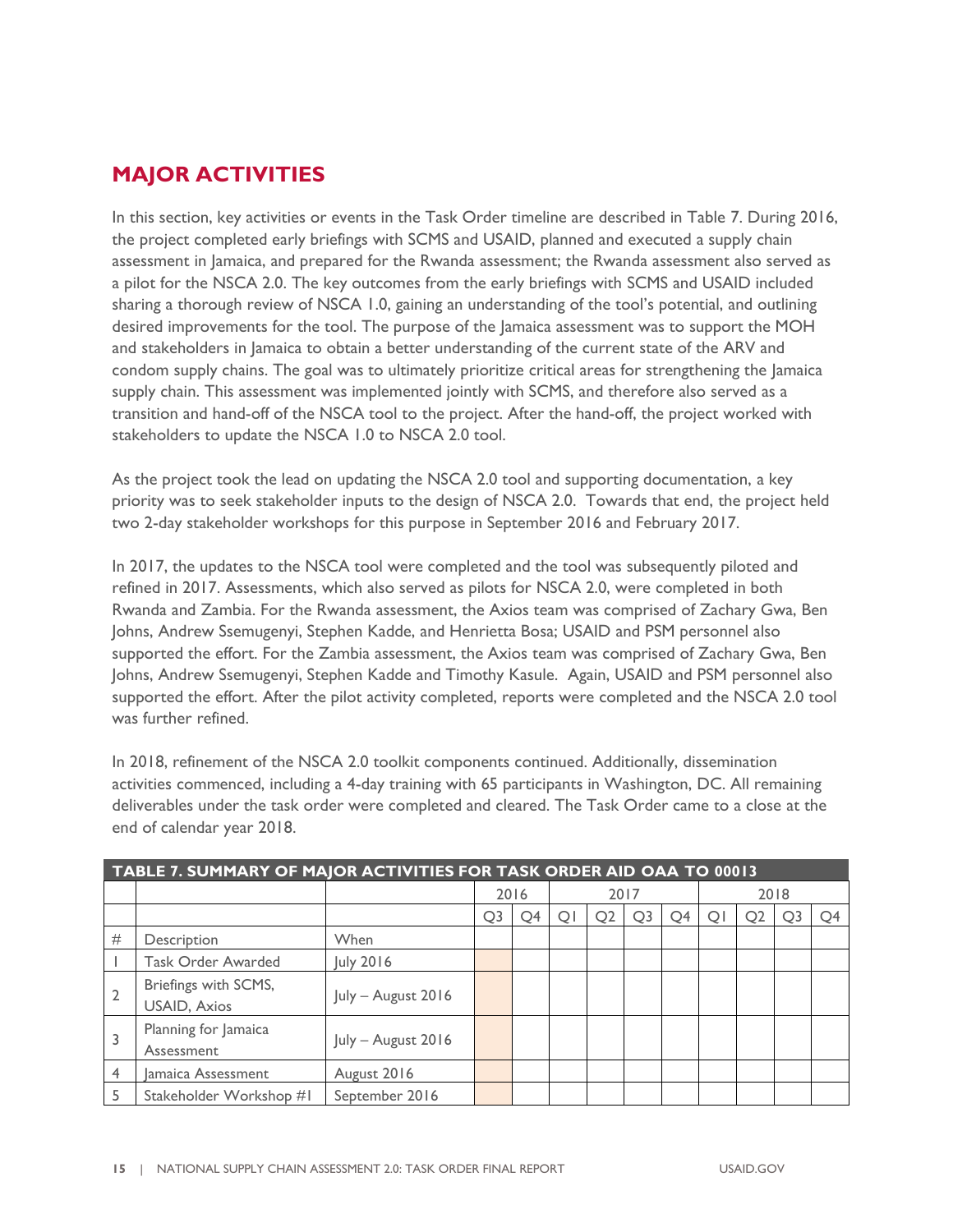| TABLE 7. SUMMARY OF MAJOR ACTIVITIES FOR TASK ORDER AID OAA TO 00013 |                                |                  |                |                |                |    |                |                |                |                |                |    |
|----------------------------------------------------------------------|--------------------------------|------------------|----------------|----------------|----------------|----|----------------|----------------|----------------|----------------|----------------|----|
|                                                                      |                                |                  |                | 2016           | 2017           |    | 2018           |                |                |                |                |    |
|                                                                      |                                |                  | Q <sub>3</sub> | Q <sub>4</sub> | Q <sub>1</sub> | Q2 | Q <sub>3</sub> | Q <sub>4</sub> | Q <sub>1</sub> | Q <sub>2</sub> | Q <sub>3</sub> | Q4 |
| 6                                                                    | Update NSCA 1.0 Tool to        | December 2016-   |                |                |                |    |                |                |                |                |                |    |
|                                                                      | <b>NSCA 2.0</b>                | February 2017    |                |                |                |    |                |                |                |                |                |    |
| 7                                                                    | Planning for Rwanda            | December 2016-   |                |                |                |    |                |                |                |                |                |    |
|                                                                      | Assessment                     | February 2017    |                |                |                |    |                |                |                |                |                |    |
| 8                                                                    | Stakeholder Workshop #2        | February 2017    |                |                |                |    |                |                |                |                |                |    |
| 9                                                                    | Rwanda Pilot Assessment        |                  |                |                |                |    |                |                |                |                |                |    |
|                                                                      | Activity                       | April - May 2017 |                |                |                |    |                |                |                |                |                |    |
|                                                                      | Planning for Zambia            |                  |                |                |                |    |                |                |                |                |                |    |
|                                                                      | Assessment                     | April - May 2017 |                |                |                |    |                |                |                |                |                |    |
| $\overline{0}$                                                       | Zambia Assessment              | June-July 2017   |                |                |                |    |                |                |                |                |                |    |
|                                                                      |                                | July 2017 -      |                |                |                |    |                |                |                |                |                |    |
| $\perp$                                                              | Refine NSCA 2.0 Tools          | November 2018    |                |                |                |    |                |                |                |                |                |    |
|                                                                      | <b>Complete Remaining Task</b> | July 2017 -      |                |                |                |    |                |                |                |                |                |    |
| 12                                                                   | <b>Order Deliverables</b>      | November 2018    |                |                |                |    |                |                |                |                |                |    |
| $ 3\rangle$                                                          | Close Task Order               | November 2018    |                |                |                |    |                |                |                |                |                |    |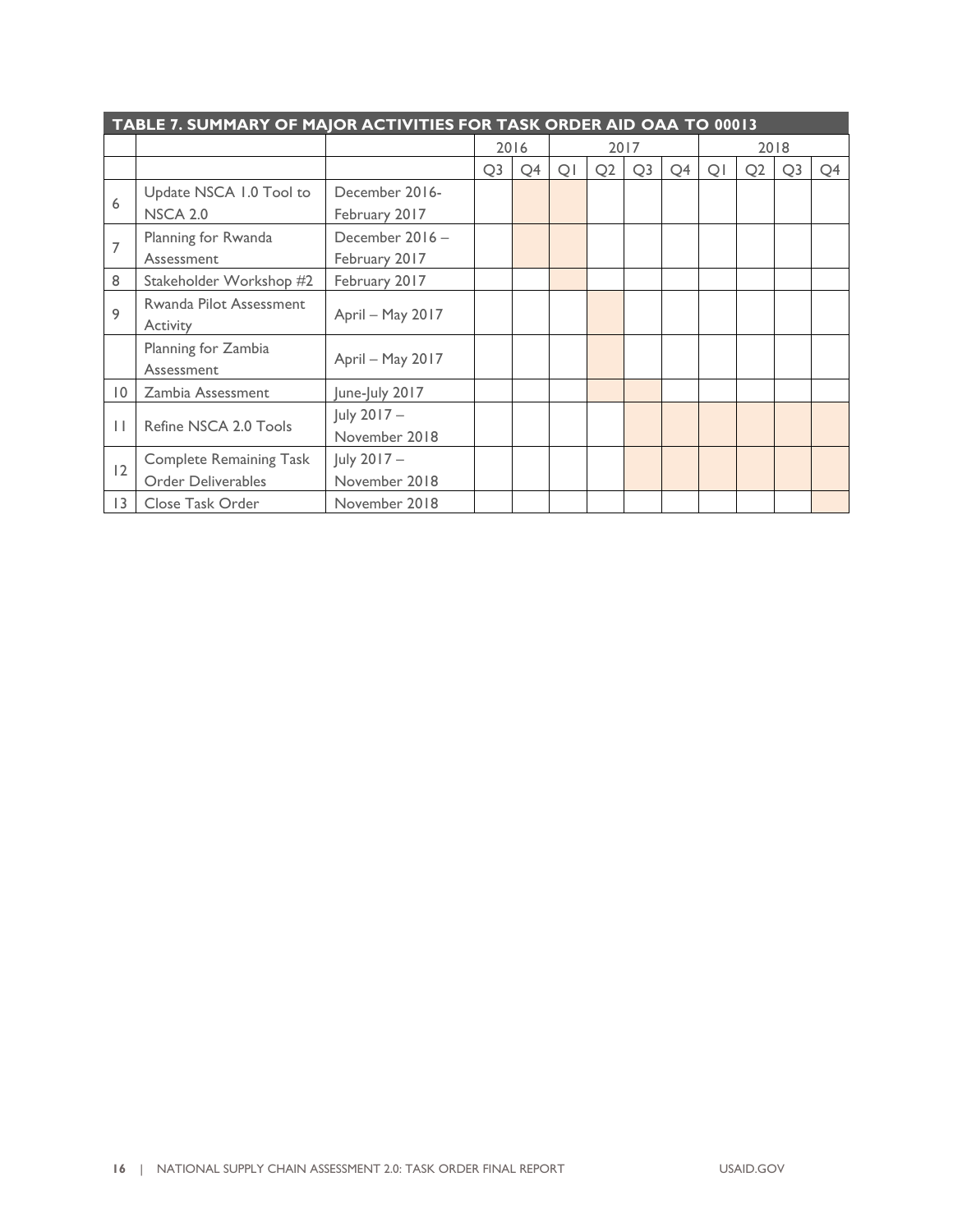#### <span id="page-18-0"></span>**FUNDS OBLIGATED AND DISBURSED**

A total of \$1,423,000 funds was obligated for this Task Order (AID-OAA-TO-16-00013) between July 2016 to November 2018. The Task Order ceiling is \$1,496,582. Table 8. provides a brief overview of funds disbursed over the life of the Task Order.

| TABLE 8. FUNDS OBLIGATED FOR TASK ORDER AID OAA TO 16 00013 |                                      |                               |                 |                                 |                                              |  |  |  |  |
|-------------------------------------------------------------|--------------------------------------|-------------------------------|-----------------|---------------------------------|----------------------------------------------|--|--|--|--|
| #                                                           | <b>MODIFICATION</b><br><b>NUMBER</b> | <b>DESCRIPTION</b>            | <b>DATE</b>     | <b>FUNDS OBLIGATED</b><br>(USD) | <b>TOTAL FUNDS</b><br><b>OBLIGATED (USD)</b> |  |  |  |  |
| $\mathsf{l}$                                                | $N/A^*$                              |                               | Jul 29,<br>2016 | \$950,000                       | \$950,000                                    |  |  |  |  |
| $\overline{2}$                                              | Modification #1                      | Minor Clause Changes          | Feb 3,<br>2017  | \$0                             | \$950,000                                    |  |  |  |  |
| $\overline{\mathbf{3}}$                                     | Modification #2                      | Changed Fixed Fee<br>Payment  | May 9,<br>2017  | \$0                             | \$950,000                                    |  |  |  |  |
| 4                                                           | Modification #3                      | Increased Obligated<br>Amount | Jun 6,<br>2017  | \$50,000                        | \$1,000,000                                  |  |  |  |  |
| 5                                                           | Modification #4                      | Increased Obligated<br>Amount | Jan 2,<br>2018  | \$223,000                       | \$1,223,000                                  |  |  |  |  |
| 6                                                           | Modification #5                      | Increased Obligated<br>Amount | May 18,<br>2018 | \$150,000                       | \$1,373,000                                  |  |  |  |  |
| $\overline{7}$                                              | Modification #6                      | Increased Obligated<br>Amount | Aug 10,<br>2018 | \$50,000                        | \$1,423,000                                  |  |  |  |  |

\*Initial funds disbursement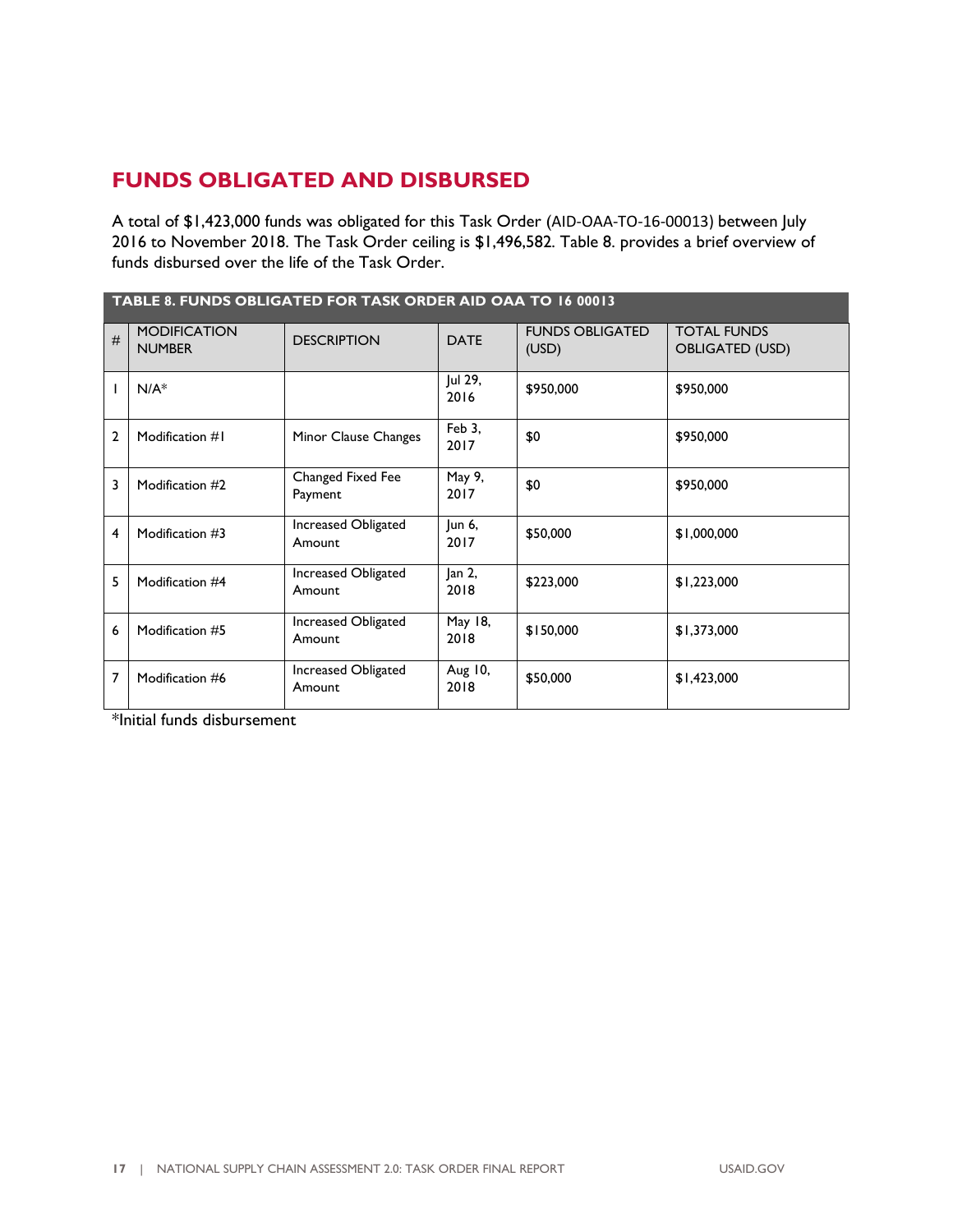#### <span id="page-19-0"></span>**PROBLEMS ENCOUNTERED AND HOW THEY WERE RECTIFIED**

During the course of any project, unexpected challenges arise. This section briefly describes key challenges and how they were rectified by the project. Challenges fell into two key categories: challenges with updating the tool itself and process challenges. Each is described below.

Three key challenges emerged during the tool update process. The first challenge related to assigning maturity scores to response options for each item in a clear and methodical way. Coordinating the effort across a number of team members opened the process to some variation in how scores were applied. To mitigate this challenge, the team of experts agreed on operational definitions, classifications, tagging, and weighting of questions. Specific to tagging questions, the assignment of a tag to each question was initially done by consensus of the technical team. The tagging was then reviewed independently by two external experts. Any items where the two experts disagreed on the tag were brought back to the team for further discussion until consensus on a final tag was reached. In order to avoid bias, the tagging and the review were performed before any assessment results were available. Once the Rwanda analysis was completed, the technical team completed another review of the tags assigned to questions; the tags were re-assessed for relevance and appropriateness in light of the Rwanda analysis. Finally, external experts were asked to review the tool and provide feedback on the scoring values applied.

A second challenge relates to pilot implementation with the draft tool. While the first NSCA 2.0 pilot activity was underway, a number of modifications were made to the tool. These modifications took place during active data collection. In order to mitigate any concerns in subsequent pilot activities, the tool was reviewed and agreed upon for use in advance of the second pilot, and no modifications were made to the tool during the second pilot activity.

A third key challenge involved the length of the data collection tool. The project identified that the tool was too lengthy and took measures to shorten the tool. However, the process of shortening the tool resulted in a scoring challenge, namely that the deletions resulted in some items having response options that did not reflect each capability maturity level. Also, some levels or modules ended up with no questions remaining. Upon recognizing the challenge, the project ensured item representation for each level and module as well as response options reflecting all capability maturity levels.

Challenges also existed for the project implementation process. A key challenge that impeded efficient workflow was a relatively high level of turnover on the project. Over the task order, four key personnel left the project for varying reasons. A brief summary of each loss and the course of action taken to ensure that key personnel responsibilities were undertaken in timely manner follows in Table 9. While the project filled this critical role as quickly as possible in each instance of turnover, the shift in personnel did create delays and opportunities for the introduction of error. For example, not all contract requirements were clearly conveyed during the transition and some historical knowledge of what sub-items were agreed to as a part of each deliverable was lost. The project worked to identify these gaps and ensure that all required deliverables were completed and of good quality.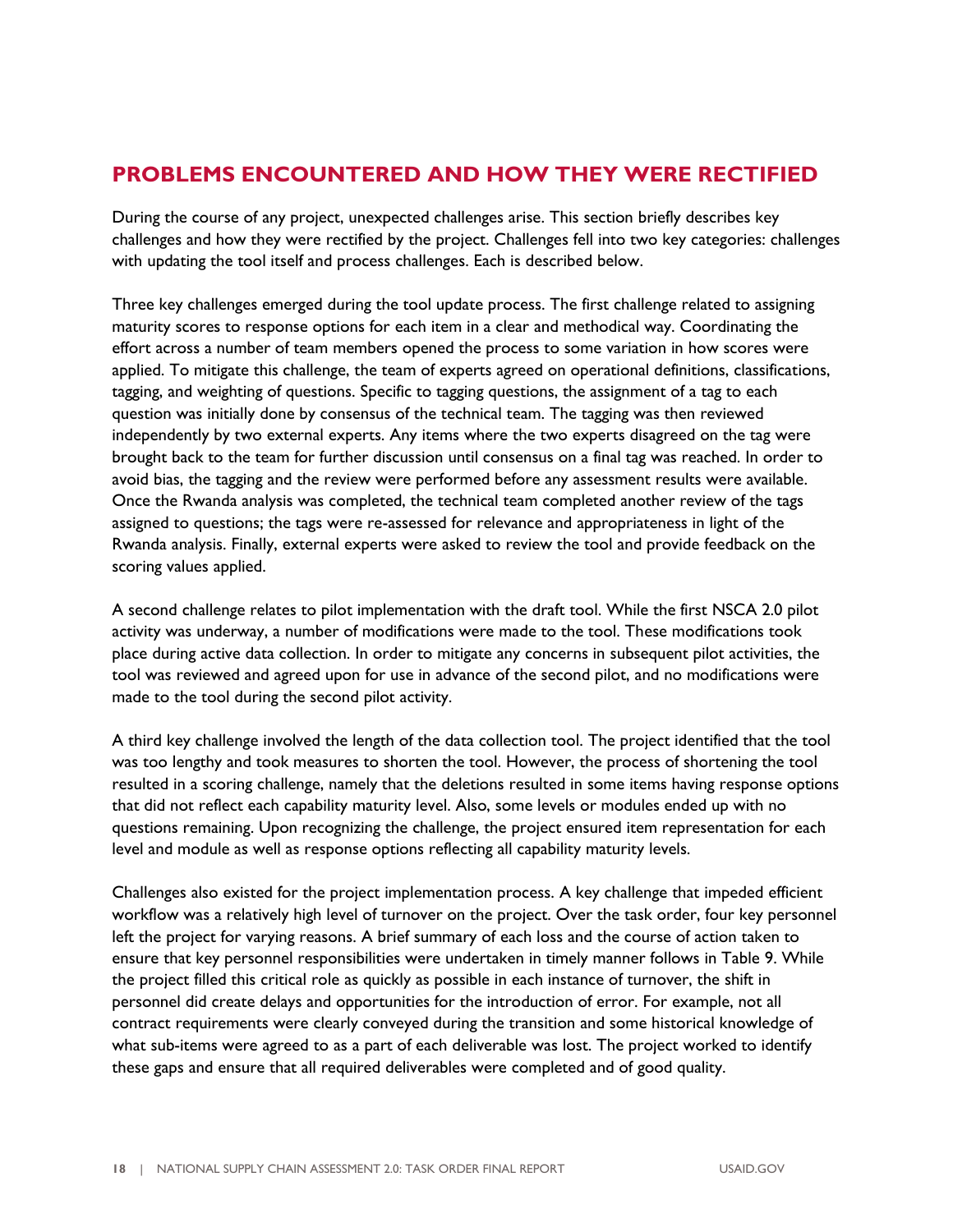| TABLE 9. STAFFING TURNOVER SUMMARY                                                                             |                                                                                                                                                                                                                                                                                                                                                                                                                                                                                                                                                                                                                                                                                                                      |                              |  |  |  |  |
|----------------------------------------------------------------------------------------------------------------|----------------------------------------------------------------------------------------------------------------------------------------------------------------------------------------------------------------------------------------------------------------------------------------------------------------------------------------------------------------------------------------------------------------------------------------------------------------------------------------------------------------------------------------------------------------------------------------------------------------------------------------------------------------------------------------------------------------------|------------------------------|--|--|--|--|
| <b>CHALLENGE</b>                                                                                               | <b>RESPONSE2</b>                                                                                                                                                                                                                                                                                                                                                                                                                                                                                                                                                                                                                                                                                                     | <b>DATE</b>                  |  |  |  |  |
| Necessary to<br>terminate employment<br>for Amos Sam Abbenyi                                                   | Informed the contracting officer (CO)<br>$\bullet$<br>Initiated candidate search to replace the role<br>$\bullet$<br>After 3 months, Axios was successful in identifying a new Supply Chain<br>$\bullet$<br><b>Technical Advisor</b><br>Simon Conesa joined the team in Dec 2016<br>$\bullet$                                                                                                                                                                                                                                                                                                                                                                                                                        | September<br>2016            |  |  |  |  |
| New supply chain<br>technical advisor<br>experienced a medical<br>challenge that impeded<br>work ability       | Rwanda assessment postponed by one month to begin in April 2017<br>$\bullet$<br>When it was clear that the medical issue would not resolve in time for<br>$\bullet$<br>postponed Rwanda assessment, Axios engaged Zachary Gwa to take his place<br>as Acting SCTA for the Rwanda assessment<br>No replacement candidate for the SCTA was identified. Instead, consultants<br>$\bullet$<br>were utilized the fill the gaps left when the SCTA departed. Michael Cohen<br>was also engaged as a consultant to support and work with Simon Conesa to<br>overcome challenges<br>Simon Conesa left the project as the medical challenge persisted and he was<br>$\bullet$<br>unable to continue in the role at that time. | February-May<br>2017         |  |  |  |  |
| <b>Task Order Director</b><br>left the project                                                                 | Axios notified USAID that Furhana Wehelie was no longer with the project<br>$\bullet$<br>A search was undertaken for a new candidate to fill the role. Amy Meyers<br>took on the interim task order diretor role approximately one month after<br>Furhana left the role vacant                                                                                                                                                                                                                                                                                                                                                                                                                                       | August-<br>September<br>2017 |  |  |  |  |
| Interim Task Order<br>Director left the<br>project for a<br>permanent full-time<br>professional<br>opportunity | Axios notified USAID that Amy Myers was leaving the project<br>Axios identified a candidate for the task order director role prior to Amy's<br>$\bullet$<br>departure, allowing for a smooth transition for the new person, Dr. Kelly<br>Earp, into the task order director role.                                                                                                                                                                                                                                                                                                                                                                                                                                    | <b>March 2017</b>            |  |  |  |  |

In addition to the staffing challenges related to key personnel, Axios, as a Small Business experienced in supply chain technical assistance and operations, lacked significant depth of subject matter experts specific to the development and implementation of supply chain assessments. To mitigate this challenge, Axios engaged STTA from a number of SMEs to provide additional support, guidance, and expertise throughout the project. These SME's included personnel engaged through subcontracts with Abt Associates, Medical Assess Uganda Limited, other Axios group companies, as well as a number of individual consultants. The USAID and PSM personnel also provided team members to support the pilot activities in Rwanda and Zambia.

Some administrative challenges existed as well. On-time financial reporting, which had been a challenge in Year 1, was achieved at an early stage in Year 2 due to Axios' appointment of a new individual to take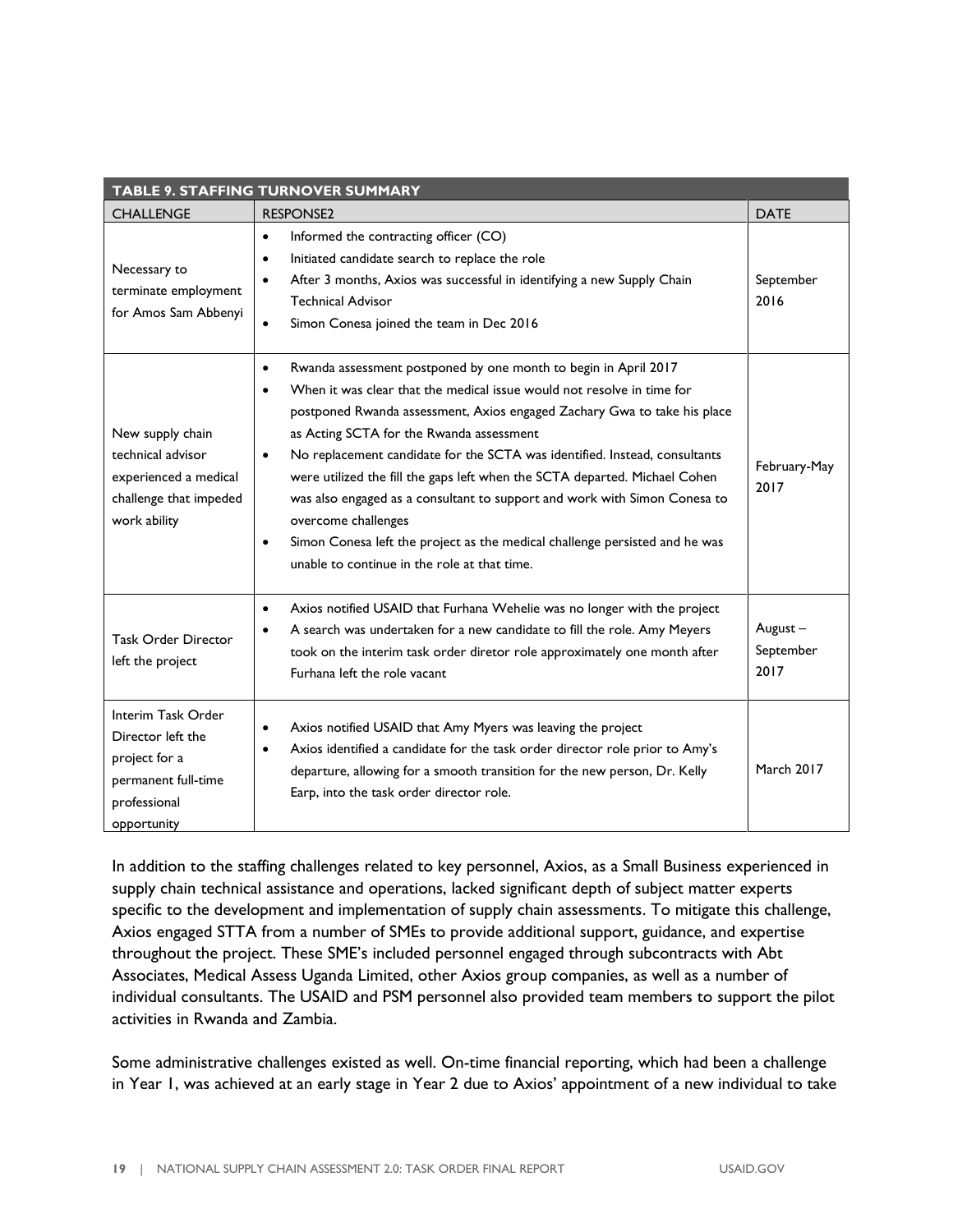on those responsibilities. From September 2017 forward, all reports were completed on-time and met the contractual quarterly reporting requirements.